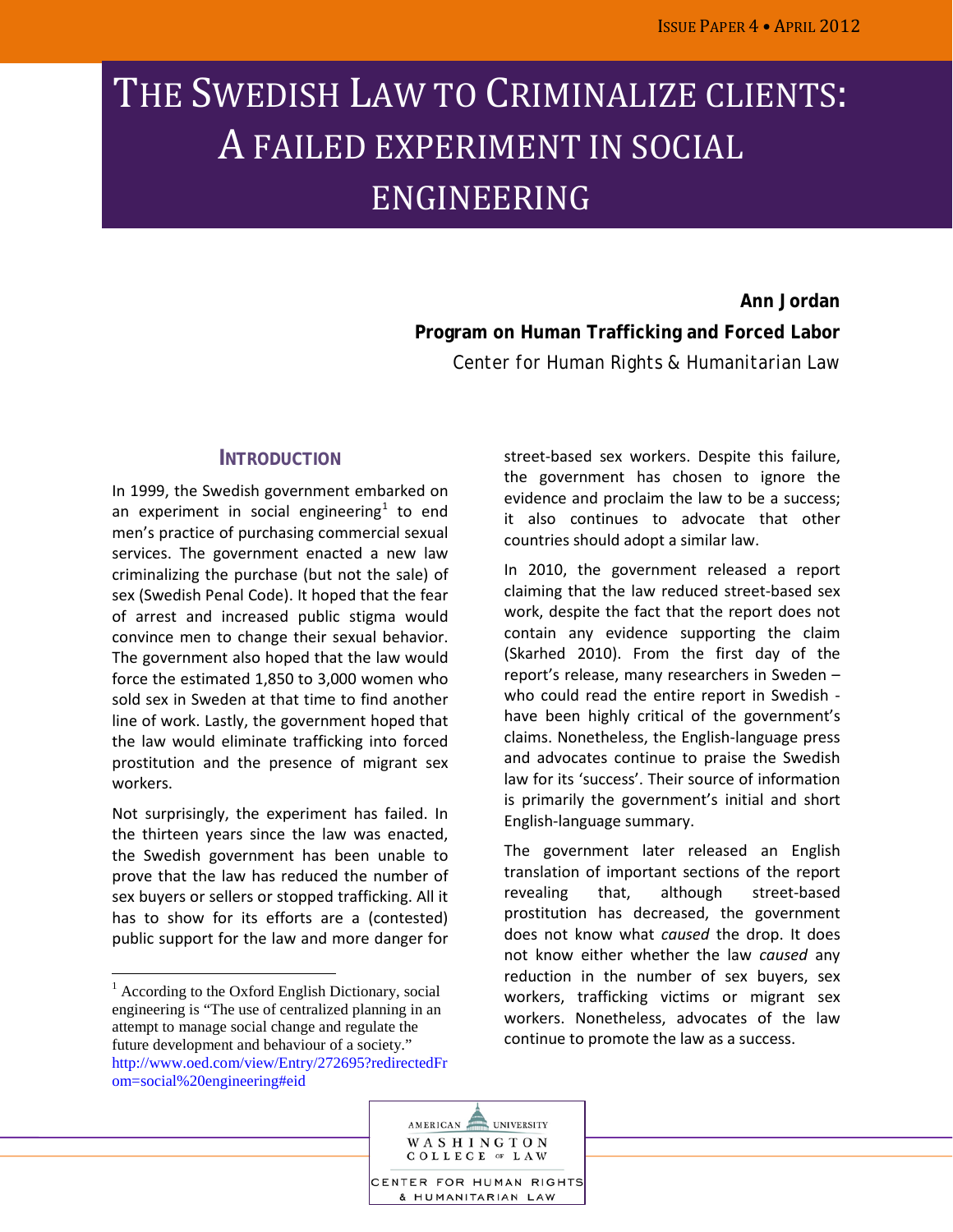This Paper analyzes the English-language text of the report and demonstrates that none of the government's claims are supported by evidence. The Paper has four parts: (1) a description of the Swedish law, (2) a comparison of the government's claims with the government's evidence, (3) the negative consequences of the law and (4) a call for less politics and more evidence-based research and solutions.

## **THE LAW CRIMINALIZING SEX BUYERS**

It is useful to start with a brief introduction to Sweden. It is a small country of around 9 million people<sup>[2](#page-1-0)</sup>, rich (the 14<sup>th</sup> highest per capita income globally<sup>[3](#page-1-1)</sup>). It has very few sex workers and little evidence of trafficking. The experiment is taking place in a small, fairly homogeneous country with a strong sense of a national identity where such experiments might be able to work.

In contrast, 14 *cities* have populations larger than the entire country of Sweden. $4$  India alone has a population of over a billion<sup>[5](#page-1-3)</sup>, is poor (153<sup>rd</sup> in per capita income<sup>[6](#page-1-4)</sup>), has an estimated 3 million sex workers (Mukherjee 2004, 77) and tens of thousands of people trafficked into prostitution, factories, farms and homes. It is a large multi-cultural, multi-religion and multilanguage country.

So, it is important to keep these numbers (and the extreme differences) in mind when considering campaigns to export the Swedish law to other countries. As of publication, only wealthy countries – Finland, Norway and Iceland - have adopted similar laws although

<http://data.worldbank.org/country/sweden>

[http://siteresources.worldbank.org/DATASTATISTI](http://siteresources.worldbank.org/DATASTATISTICS/Resources/GNIPC.pdf) [CS/Resources/GNIPC.pdf](http://siteresources.worldbank.org/DATASTATISTICS/Resources/GNIPC.pdf)

[http://www.geohive.com/earth/cy\\_notagg.aspx](http://www.geohive.com/earth/cy_notagg.aspx) <sup>5</sup> <http://data.worldbank.org/country/india>

<span id="page-1-4"></span><sup>6</sup> World Bank 2010

several other countries have considered or are considering a similar law.

When it adopted the law, the Swedish government set out aspirational goals about what the law would accomplish: it would "act as a deterrent to those who purchase sexual services; the number of purchasers would therefore decline and the number of people in street prostitution and new recruits to prostitution would also go down." It also "could help make it harder for various groups or individuals in other countries to establish more extensive organised prostitution activities in Sweden or to carry out human trafficking for sexual purposes."<sup>[7](#page-1-5)</sup>

The unofficial agenda was something else entirely. As Don Kulick describes it, the law was also meant to elevate Swedish culture above others. He argues that the law allows "Sweden [to] portray itself as a kind of moral beacon that others [particularly the European Union] will want to follow" (Kulick 2003, 209; see also Bucken-Knapp 2011).

The Swedish approach is not practical or realitybased. It envisions a time when all men who purchase sex are either in prison or are so afraid of being arrested that they no longer seek commercial sex, at least not in Sweden. Obviously, it is impossible to arrest, let alone imprison, all men who purchase sex. So, the law is an experiment in social engineering to change the behavior and thoughts of Swedish men. Prior to the law, men did not have to worry about being arrested. The hope was that the mere threat of arrest, plus social stigma, would be enough to change their behavior

The law focuses on increasing the social stigma against buyers, as well as sellers, of sex. Although it is constructed upon the theory that sex workers are passive 'victims', in practice, it is intended to increase stigma and discrimination against the sex workers who refuse or are unable to quit selling sex. These

<span id="page-1-0"></span><sup>2</sup> World Bank

<span id="page-1-1"></span> $3$  World Bank 2010

<span id="page-1-2"></span><sup>4</sup> Geohive

<span id="page-1-3"></span>

<span id="page-1-5"></span>[http://siteresources.worldbank.org/DATASTATISTI](http://siteresources.worldbank.org/DATASTATISTICS/Resources/GNIPC.pdf) [CS/Resources/GNIPC.pdf](http://siteresources.worldbank.org/DATASTATISTICS/Resources/GNIPC.pdf)

 $^7$  <http://www.sweden.gov.se/sb/d/4096/a/119861>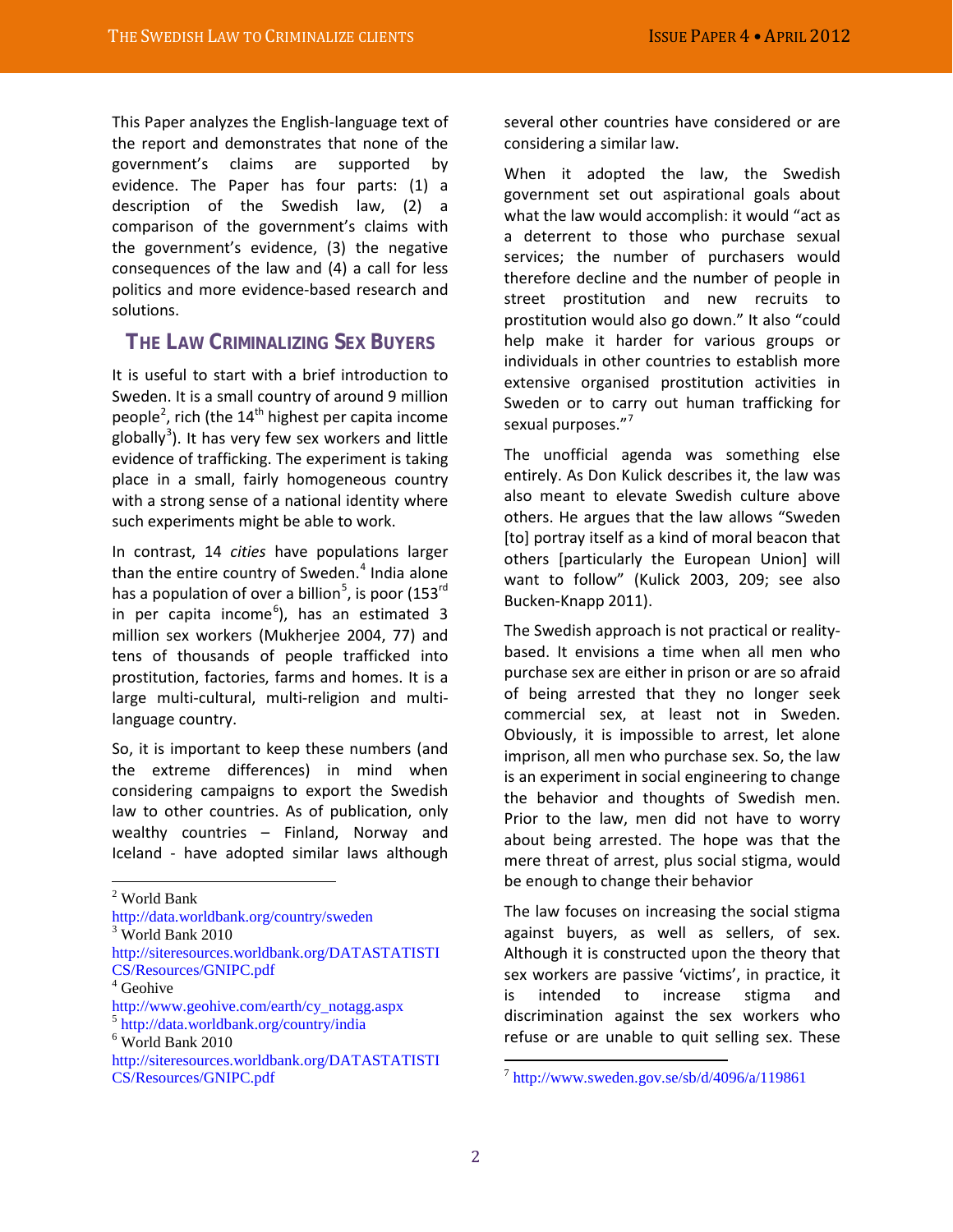issues are discussed later in the section on negative consequences of the law.

#### **Prostitution is violence against women**

Campaign supporters attribute prostitution's existence to unequal power relations between men (clients) and women (sex workers) and equate all commercial sexual transactions with male violence. The Swedish government believes that prostitution is a "serious harm both to individuals and to society" that must be abolished (Skarhed, 2010, 31). As such, "the distinction between voluntary and nonvoluntary prostitution is not relevant" (Skarhed 2010, 5). Since all sex workers are considered to be 'victims', they must be protected, even if they do not want or need the government to intervene.

In support, advocates cite research done about violence in street-based sex work in countries where all or some aspects of prostitution are criminalized. For example, they cite a five country study of street-based sex workers (Farley 1998). While it is true that prostitution is firmly situated within patriarchy (as is most work in patriarchal societies) and that violence exists within prostitution – particularly in streetbased sex work - prostitution is not, per se, violence against women.

Rather, in most countries, laws exist that disempower sex workers and prevent them from taking reasonable steps to ensure their safety. Canadian sex workers sued the government to challenge the constitutionality of such laws and won (Bedford 2010; Bedford Appeal 2012). The case is discussed in more detail on pages 10-11 but, at this point it is important to note that selling sex is legal in Sweden (as it is in Canada) and that Sweden has laws that are similar to the ones being challenged in Canada. Those provisions prevent sex workers from taking steps to make their work safer.

The Swedish government also maintains that there is no difference between women who are trafficked into prostitution and migrants to

work voluntarily in prostitution (Clausen 2007, 11). As a result, it considers all migrant sex workers to be victims who need to be saved ore rescued and, more than likely, deported.

It is important to be aware of these consequences of the 'all prostitution is violence' viewpoint because also results in a belief that prostitution, trafficking and migrant sex work are one and the same. So, when the government is discussing 'trafficking' or 'sex trafficking' in its discussions, it is not possible to know whether it is referring to migrant sex workers, domestic sex workers and/or persons trafficked into the sex sector. This makes any of the already unreliable statements by the government even more problematic and unreliable.

Lastly, the branch of radical feminism that supports this analysis of sex work uses the rhetoric of 'violence against women' and 'victimhood' as a tool to silence and disempower 'socially objectionable' women. They collaborate with governments to create tools to enforce their views about appropriate gender roles. The Swedish approach disempowers women who happen to be sex workers and prevents them from asserting their labor and other rights. The government and its supporters apparently believe that they know 'what is best' for others, even though they have not bothered to consult with those 'others' at any time, before, during or after adopting and enforcing the new law (or promoting it elsewhere).

## **Sex workers are passive 'prostituted' women**

This viewpoint also positions all sex workers as passive objects (not agents) who are not in control of their actions or able to speak for themselves. Advocates call all sex workers 'prostituted women.' They believe that no woman would voluntarily sell sex and so all sex workers must be controlled or coerced by someone or something. The advocates maintain that sex workers are 'prostituted' no matter where they work (Europe, Asia, Africa, or the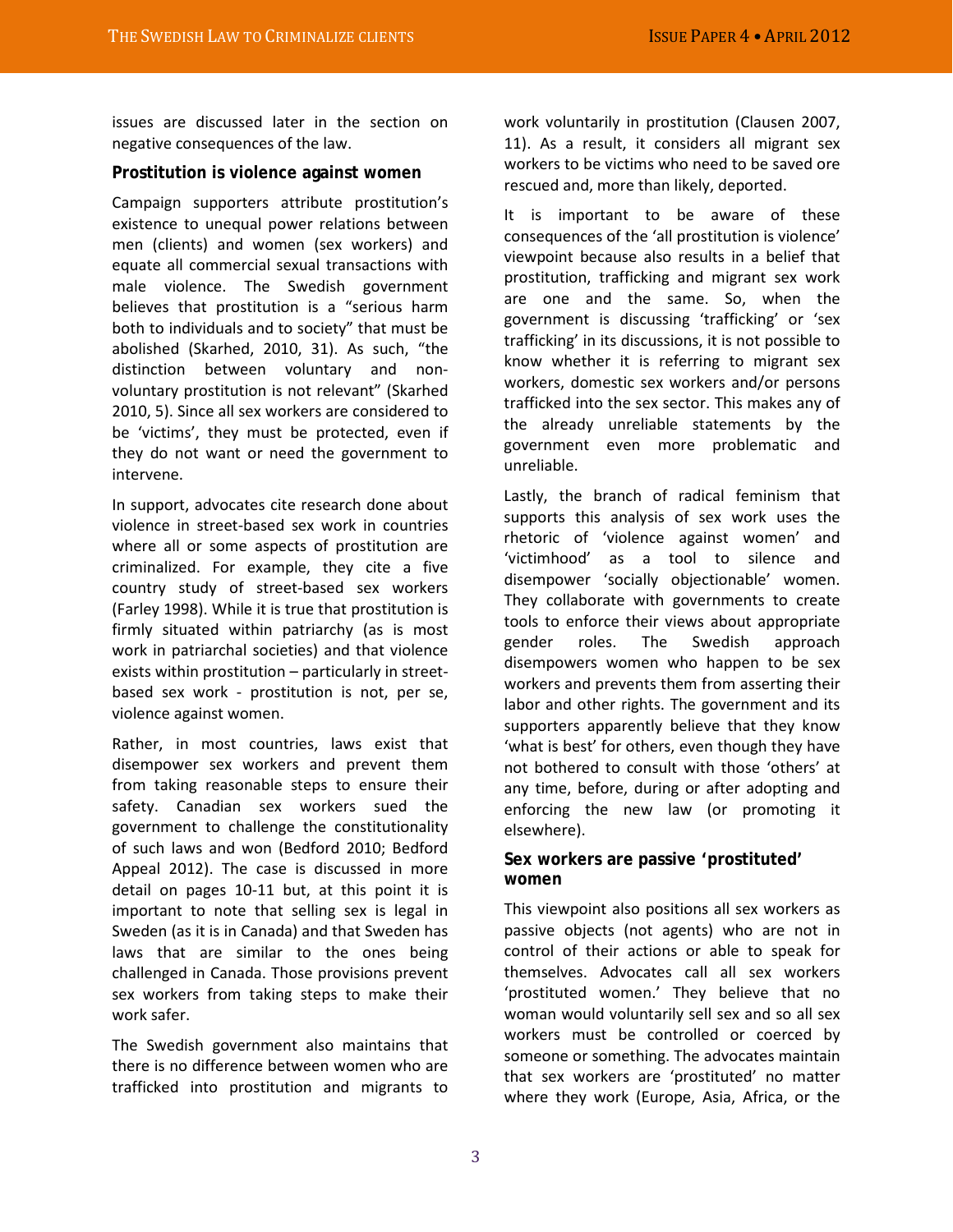Americas), no matter how they work (independent, in a brothel, indoors or outdoors, legally or illegally), and no matter how much money they make (\$1000 or \$1 a day).

As a result, the Swedish government did not bother to consult with sex workers when it developed the law. It did not get any first-hand information from sex workers or immigrants about their views on the law, their needs or concerns or their ideas on how to improve the situation of sex workers. Instead, the government and feminist leaders intentionally excluded and marginalized their voices. In this way, the establishment elite were able to avoid hearing different points of view.

Unfortunately, Sweden is not unique. Most governments and advocates fail or refuse to reach out to sex workers before adopting laws or policies that can and usually do end up harming sex workers.

This approach should raise concerns among people who believe in democratic processes and who support the right of marginalized populations to speak for themselves. When advocates and governments intentionally exclude the voices of sex workers or other persons who might disagree with them, they are claiming a monopoly on public dialogue and political decision making. They are also claiming that they are the 'experts' who alone have the right to speak for those poor, passive, victimized 'prostituted' women. In this way, Swedish feminists and the government (like elites in other countries) have created a perfect system for imposing dominance over marginalized women.

#### **Prostitution is social deviance**

Additionally, the Swedish government and its feminist supporters are using the law to advocate for increased social stigma and support for the patriarchal separation of women into 'good' and 'bad' categories. The feminist supporters have positioned themselves as 'good' women who have the right to define 'gender equality' and appropriate sexual

behavior. They have collaborated with the Swedish and other governments to claim a superior moral authority on what constitutes appropriate sexual behavior. More disturbingly, they have asserted the right to impose their views on other women.

Although advocates claim they are promoting gender equality, their underlying message is that there is "good sex" (Kulick 2005, 208) with good women and bad sex with bad women. As Kulick perceptively observes, "[w]hat I believe is ultimately at stake in this transition is a much wider phenomenon, namely the entrenchment of an official sexuality, a national sexuality, to which all Swedes should adhere, not because they will be punished if they do…but because official sexuality is good sexuality, the morally comprehensible way to be" (Kulick 2005, 206).

When feminists ('good' women) feel that they have the privilege and the right to exercise power to force sex workers ('bad' women) to conform to mainstream cultural norms about sex, they are simply using the same tools historically deployed within patriarchy to dictate social norms controlling women's lives.

#### **Sex workers have no rights**

The 1999 law must be understood in the context of other laws regulating and controlling the sale of sex in Sweden. First, selling (but not buying) sex is now and has been legal in Sweden - what is not prohibited, is permitted. However, the legal framework surrounding prostitution prevents people who have a legal right to work - sex sellers – from accessing the same labor and other rights that Sweden proudly promotes and ensures for other people who have a legal right to work.

On the one hand, sex workers must pay taxes on their income but the "tax office does not accept 'prostitution' or 'sex work' as a business" and so they cannot register as a business (Dodillet and Östergren 1011, 6). If they freelance or work for someone else, the government will not register them as 'employees.' They must register as a business.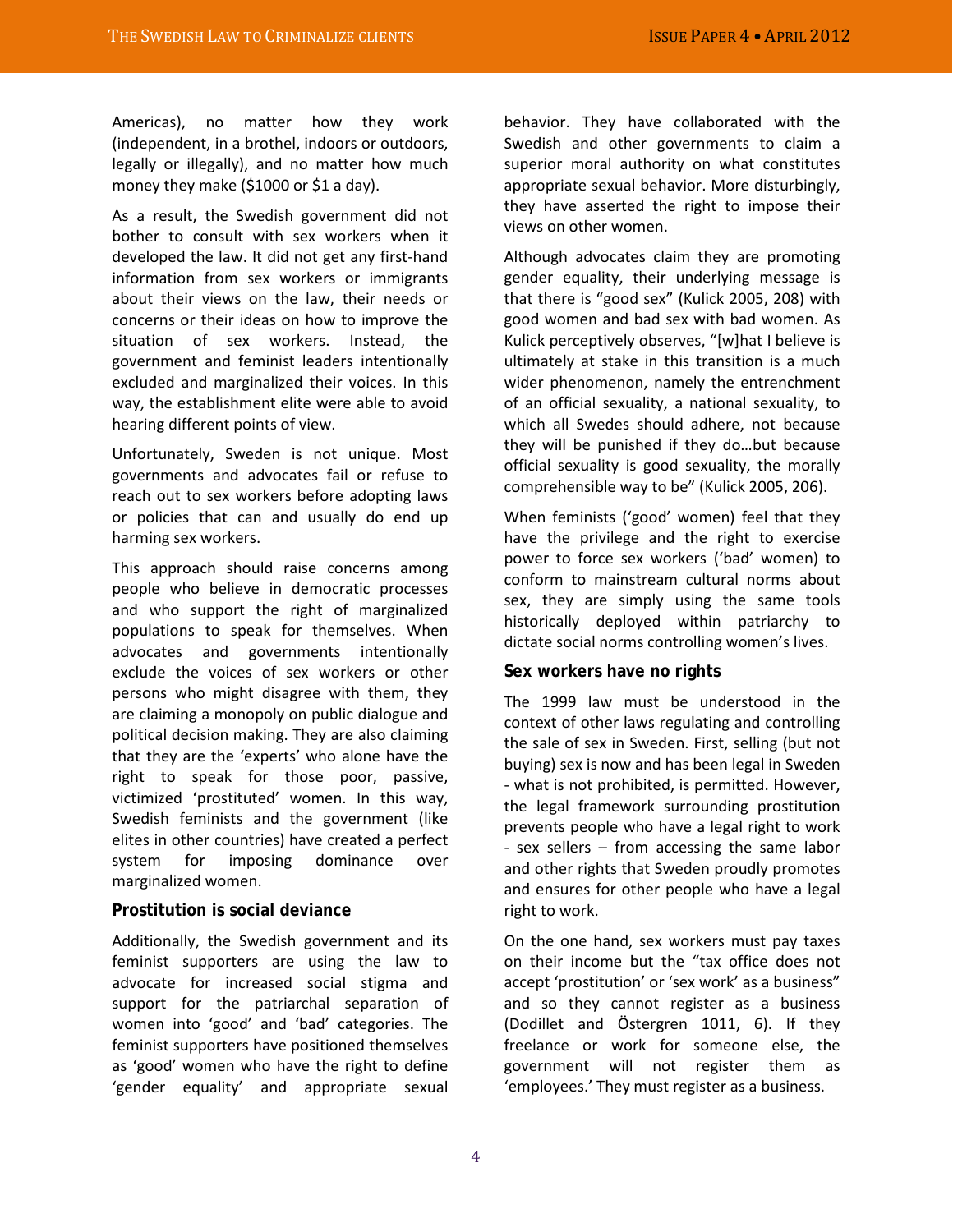Every worker who is engaged in a legal labor activity can register as a business but not sex workers. The government forces them to break the law: they must either lie, register a business in another category, or not pay taxes. If they do not register, they cannot participate in the social security benefits that are available to other workers. The law prevents them from being able to operate openly and honestly and also prevents them from having access to labor protections on the same terms as other workers.

Sex workers have no labor rights and are not permitted to take actions to make their work safer or easier. Sweden has an extensive and admirable array of labor laws for workers, but those laws do not apply to sex workers. Instead, Swedish laws *prevent* people who sell sexual services from working in a secure environment.

"[N]o one can operate a brothel, rent an apartment, room or hotel room, assist with finding clients, act as a security guard or allow advertising for sex workers. This in turn implies that sex workers can not work together, recommend customers to each other, advertise, work from property they rent or own or even cohabit with a partner (since the partner is likely to share part of any income derived from sex work) (Dodillet and Östergren 2011, 4). No other workers in legal occupations are completely prevented from working.

<span id="page-4-0"></span>All people working in legal occupations should have the same right to the legal protections. It does not matter whether they are engaged in coal mining, sex work or commodities trading. As is discussed later on pages 10-11, similar laws have been ruled unconstitutional and struck down in Canada.

## **EVALUATING THE EVIDENCE ON THE IMPACT OF THE SWEDISH LAW[8](#page-4-0)**

In order to claim success, the Swedish government must be able to present reliable evidence that the law actually reduced the number of men who purchase sex, the number of women who sell sex and the number of people who are trafficked into forced prostitution. A close examination of government reports and other research reveals that Sweden's claims of success are not supported by any reliable evidence. Nonetheless, the government's latest report concludes that the law "has had the intended effect and is an important instrument in preventing and combating prostitution" (Skarhed 2010, 11).

It is important to note at the outset that the mandate for the Skarhed Report ensured that the results would not provide any support for abandoning the prostitution law: "One starting point of our work has been that the purchase of sexual services is to remain criminalized" (Skarhed 2010, 4). Consequently, the final report could not contain any evidence on failures; it could only report successes even when evidence is lacking.

When the report was released, Swedish language readers were quick to point out the flaws in the research and to challenge its unsupported claims. At the same time, English language readers only had access to a summary, which contained only positive statements. Reports in the English-language press and websites to this day are almost uniformly positive as a result. Only months later did the government release English translations of the text of the report. Those provisions are the subject of this Issue Paper.

<sup>&</sup>lt;sup>8</sup> For information on the impact of criminalization, legalization and decriminalization laws, see upcoming Issue Paper on human trafficking and sex work.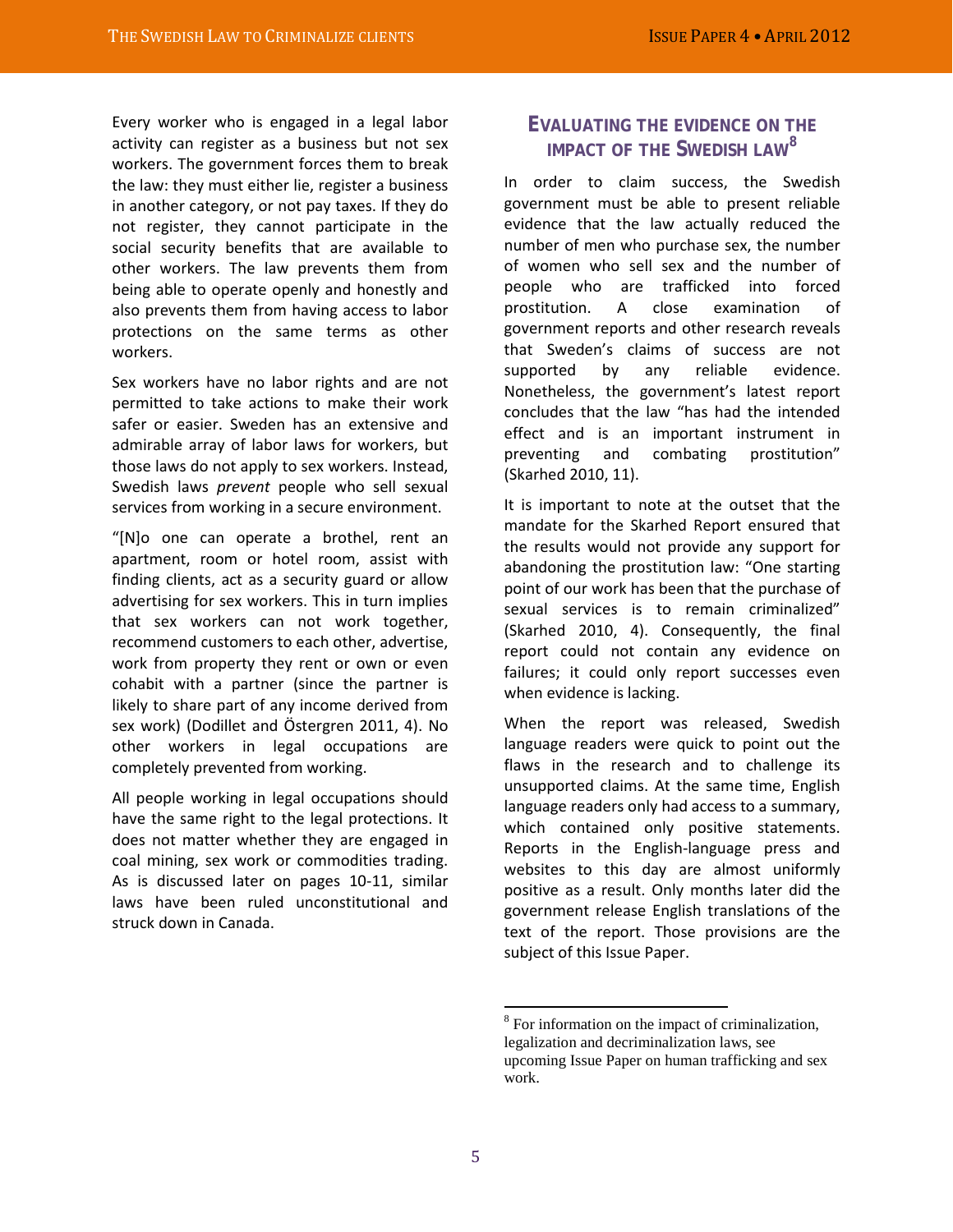The most comprehensive critique published in English comes from Swedish experts Susanne Dodillet and Petra Östergren in 2011. They have followed the implementation of the law for many years and observe that:

[t]he problem with these [the government's] claims is that if they are carefully investigated they do not appear to be supported by the available facts or research. As soon as the official evaluation was published, it was also criticized from several directions. \*\*\* The criticism has primarily been focused on the evaluation's lack of scientific rigor: it did not have an objective starting point, since the terms of reference given were that the purchase of sex must continue to be illegal; there was not a satisfying definition of prostitution; it did not take into account ideology, method, sources and possible confounding factors; there were inconsistencies, contradictions, haphazard referencing, irrelevant or flawed comparisons and conclusions were made without factual backup and were at times of a speculative character (Dodillet and Östergren 2011, 2; see also Australian government report by Wallace (undated)).

Next, we turn to the specific claims in the Skarhed Report.

#### **No evidence the law reduced the number of sex buyers**

The law has been enforced almost entirely against clients of street-based sex workers but the government does not have any evidence of a decrease in sex buyers since the law went into effect. They do not know how many men were soliciting on the street before or after the law. They do not know if men moved from the streets to indoors and on line, or out of the country. They have not collected such data and so cannot prove any success in achieving the primary goal of the law.

The report raises the *possibility* that some men behave differently as a result of the law. It cites a 2008 survey in which, "several of those [men]

questioned" said the law caused them to stop or cut back on buying sex (Skarhed 2010, 32). The survey also reported that only 8% of the men said they had bought sex, as compared to 13.6% in 1996 (Skarhed 2010, 32). However, self-reports about one's own sociallyunacceptable behavior is not evidence of *actual* behavior. In fact, if the law has been successful in stigmatizing the purchase of sex as intended, then it is logical that men would want to avoid the stigma by claiming that they are no longer engaging in 'bad sex'.

Although fear of arrest and public exposure are certainly strong deterrents, they are not a guarantee of changed behavior. In fact, research, including government research, reveals the ineffectiveness of the law on sex buyers: "most men state that the ban has not changed anything for them" and "for many men the ban is of no concern at all, since they mostly buy sex abroad." (Dodillet and Östergren 2011, 14-15). Even the government admits that it is "more common to buy sex abroad than in Sweden" (Skarhed 2010, 32).

The report does not contain any information on the nationality or ethnicity of the men who have been arrested. In many countries, the customers of street-based sex workers are poorer and less educated than men who buy indoors or on line. They are also disproportionately immigrants or men of color. Since a large percentage of the street-based sex workers in Sweden are immigrant women (Skarhed 2010, 20), it would make sense that a large percentage of their customers are also immigrants. If this is the case, then the focus on street-based sex work means that the law is primarily an anti-immigrant tool. Research is needed on this question.

### **No evidence the law reduced the number of sex workers**

The government had hoped that an increase in arrests would also lead to a decrease in the total number of women selling sex. In 1998, there were between 1,850 and 2,500 (perhaps up to 3,000) sex workers and about 730 of them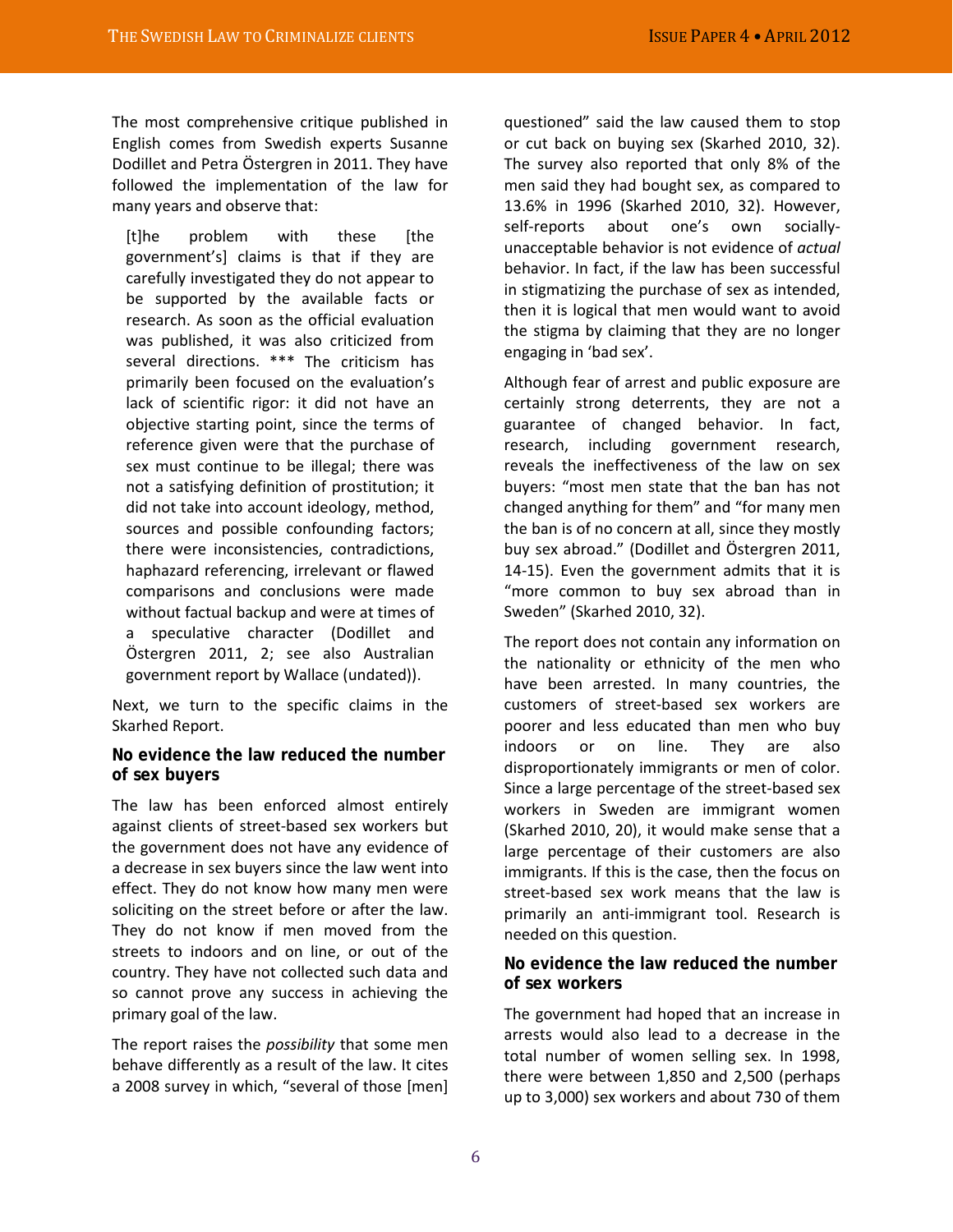were street-based (Dodillet and Östergren 2011, 8; Skarhed 2010, 20).

The government does not know whether there is any change in the overall number of sex workers. In 2007 - eight years after the law was implemented – it conceded that "[w]e cannot give any unambiguous answer to [the question of whether prostitution has increased or decreased]. At most, we can discern that street prostitution is slowly returning, after swiftly disappearing in the wake of the law" (Swedish National Board 2007, 63). It concluded that "[n]o causal connections can be proven between legislation and changes in prostitution" (Swedish National Board 2007, 46).

Nonetheless, the government now asserts its unsupported *belief* that "it is reasonable to assume that prostitution would also have increased in Sweden if we had not had a ban on the purchase of sexual services. Therefore, criminalization has helped to combat prostitution" (Skarhed 2010, 8-9, emphasis added).<sup>[9](#page-6-0)</sup>

*Street-based sex work.* The government also claims that 50% of the street-based sex workers have quit prostitution since the law was implemented. A close examination of the 2010 Report reveals that there is no evidence to support this claim.

It is true that the number of street-based sex workers went down from 730 in 1998 to around 300 to 430 a year at present (Skarhed 2010, 12). The overall decrease in street prostitution is around 50%. But the government *assumes* that this reduction is real – that the women did not move to the internet or indoors and that it the reduction was caused by the law. "[I]t is reasonable *to* assume that the reduction in

street prostitution in Sweden is a direct result of criminalization" and that the law "has not led to a change in arenas, that is, from street prostitution to the Internet" (Skarhed 2010, 7, 8, 20 emphasis added). This claim is routinely repeated by the government and its supporters as 'proof' that the law works.

At the same time, the report reveals that the government does not know how many "previous street prostitutes" may have turned to the "internet or alternative method[s] of contact" (Skarhed 2010, 21). It concedes that "it is difficult to determine whether changes in prostitution are as a result of the ban or of other measures or circumstances" (Skarhed 2010, 35).

There is some indication that street-based sex workers have moved indoors and online. Elizabeth Bernstein, who conducted research with Swedish sex workers, reports that women told her that prostitution has moved underground and "street-walkers have switched to different forms of client networking, resorting primarily to cell phones or the Internet" (Bernstein 2007, 153; see also Clausen 2007, 5).

The government also agrees that selling sex over the internet is increasing but it cannot state who is causing the increase  $-$  new sex workers or former street-based sex workers. It notes that, out of 78 people selling sex over the internet in one region, "61 were believed to be new people who had not been active in the market the previous year" (Skarhed 2010, 21). It does not know who these new people are.

Given the total lack of data on indoor and internet prostitution, the government simply cannot claim that the drop in street-based sex work is 'real'.

Similarly, it has no data on how many women left sex work after the law was implemented or whether the law had any impact on those who did exit. Although the government states that (some) women who have left prostitution support the law, other researchers state that

<span id="page-6-0"></span><sup>&</sup>lt;sup>9</sup> A 2004 Norwegian government evaluation of the law (based on Swedish materials and their own observations) also concluded that it was impossible to determine the cause of the decrease (Norwegian Ministry 2004, 11).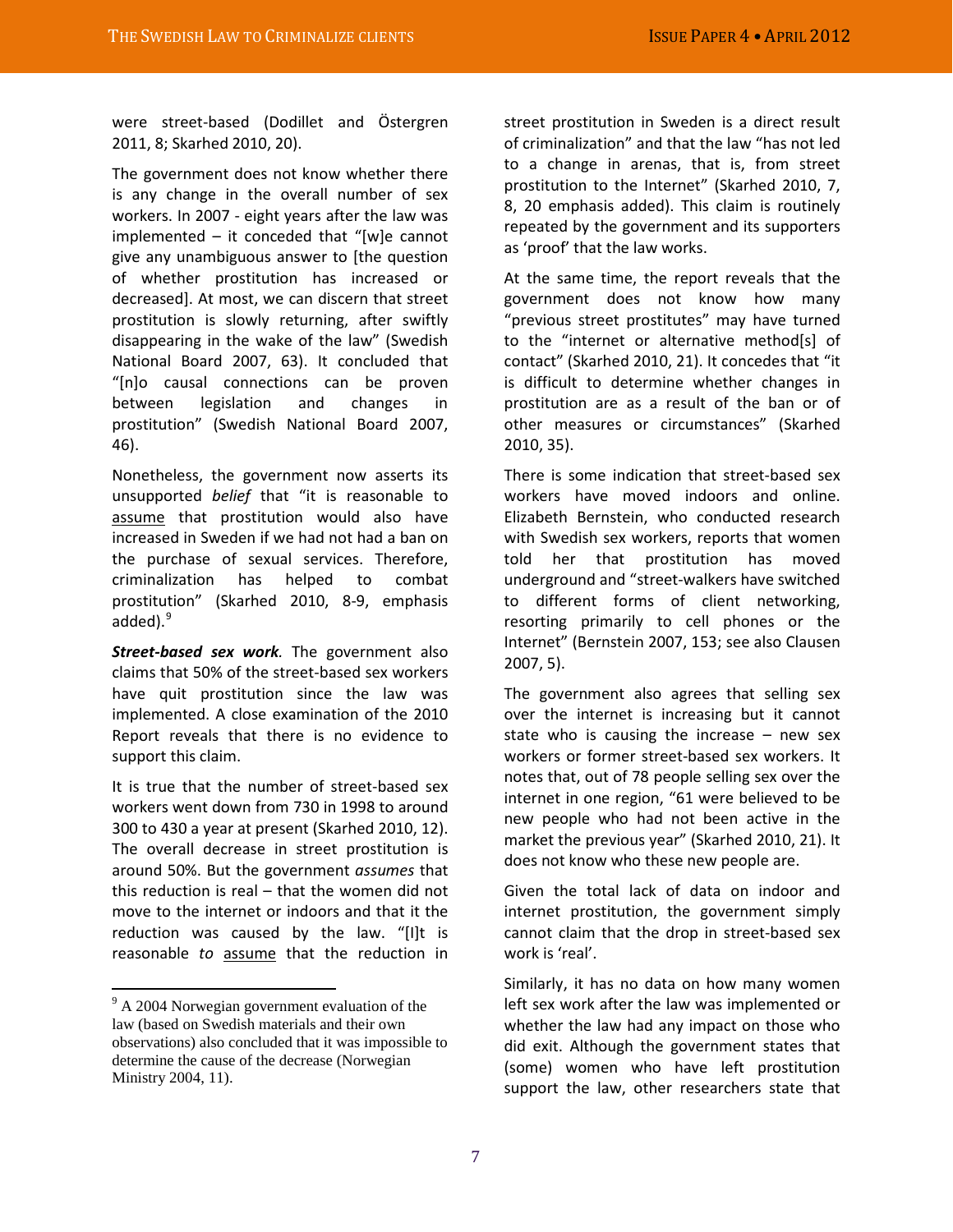sex workers are very unhappy with the treatment they receive from social service providers (Danna 2007, 36-37).

Lastly, the law has changed the nature of streetbased sex work. The government concedes that a greater proportion of the women on the streets are now immigrants (Skarhed 2010, 20). It appears, then, that the law has not stopped migrant sex workers from coming to Sweden. Presumably, those women are in the country without visas and so now work in an environment that leaves them more exposed to abuse and exploitation by third parties.

*Indoor sex work.* The government admits that it is unable to state whether the law has had any impact on indoor sex work (Skarhed 2010, 20- 23; Swedish National Board 2007, 63; Norwegian Ministry 2004, 23). It does not know how many adults worked indoors before the law or now. It recognizes that there was a trend towards less street-based and more indoor sex work before the new law (Skarhed 2010, 20-23; Swedish National Board 2007, 30; Swedish National Board 2003, 27).

However, since there was already a trend before the law to move indoors and to the internet, the police crackdowns on street-based prostitution could have pushed more women to move off the streets in order to avoid police harassment. Another possible explanation is that women have moved out of the country altogether. Research is lacking on this issue.

### **No evidence the law reduced trafficking into prostitution**

<span id="page-7-0"></span>Sweden's definition of 'trafficking' is consistent with the view that all sex workers are always victims. Under Swedish law, 'trafficking' includes "exploitation for casual sexual relations or in another way exploited for sexual purposes" (Swedish Penal Code, ch. 4). In other words, 'trafficking' means any prostitution involving third parties, such as a club, an assistant, a phone service or a brothel, even when there is no force, fraud or coercion. Thus, when the government claims there were 400 to

600 trafficking victims in 2004 (Skarhed 2010, 29), it means there were 400 to 600 women working in prostitution with third parties. This approach inflates the number of 'trafficking victims' because it includes women who are working freely with a third party and who are not forced or coerced to work.

The government does not know whether there has been any change in the number of 'exploited sex workers' between 1999 and 2010, when the Skarhed Report was issued (Skarhed 2010, 29). It admits that it does not "have completely reliable knowledge about the occurrence of human trafficking for sexual purposes in Sweden" (Skarhed 2010, 35).

Instead, it relies on statements by the Swedish Police to claim that "the ban on the purchase of sexual services acts as a barrier to human traffickers (Skarhed 2010, 9).

In fact, the opposite could as easily be true - it is possible that real trafficking (involving force, fraud or coercion) has *increased* because sex workers now need third parties to ensure that clients are safe from police scrutiny. However, data is lacking on this question.

The rate of prosecutions remains low. The National Police reported that the law has not led to more information about trafficking, which was one of the hoped-for outcomes. According to the National Police, "no one was convicted of human trafficking for sexual purposes" in 2009 (Swedish National Police 20[10](#page-7-0), 10). $^{10}$  Government documents reveal that only 22 people were convicted from 2003 to 2009 (Dodillet and Östergren 2011, 13). The average is 2.75 convictions a year over eight years. One explanation for the low conviction rates might be the fact that a large percentage of the so-called trafficking victims are not real

 $10$  In a 2005 police report, "the police complained about a 19% *decrease* in information on human trafficking" (Danna 2007, 45). At the same time, "no investigation on sexual purchasers has ever led to the discovery of more serious crimes" (Danna 2007, 45).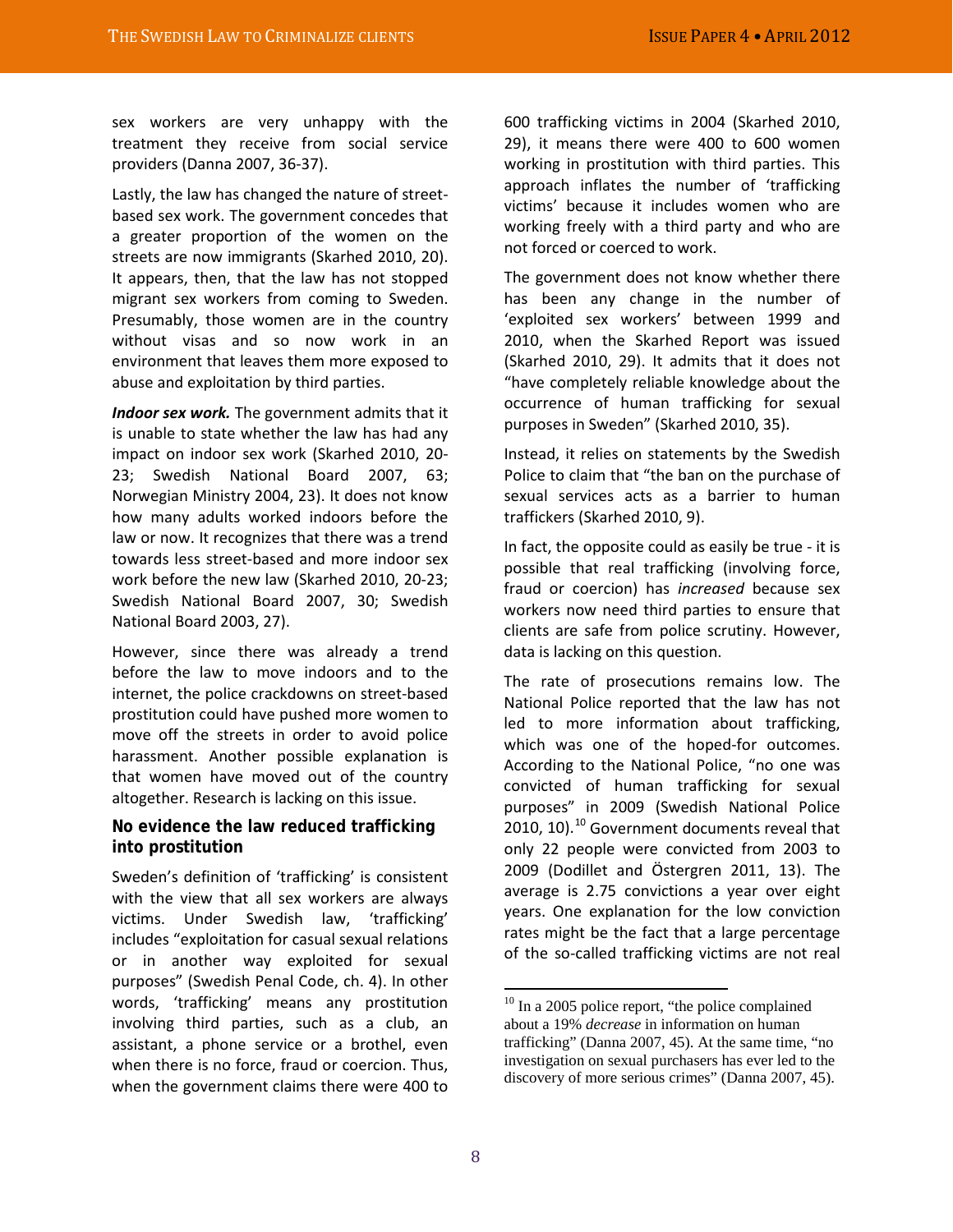victims at all because they work voluntarily and freely.

#### **Public opinion relatively unchanged**

The government states the law "was intended to reflect society's attitude that prostitution is an undesirable social phenomenon" and it proudly reports that the change in public opinion is "so great" that is "must be interpreted in such a way that the ban itself has had a normative effect" (Skarhed 2010, 19, 31). In other words, the experiment in social engineering – at least with regard to public opinion (not behavior) – is a success.

However, a 2008 public opinion survey found that, although support for the law was high, it has changed little since 1999, particularly among women. "[W]omen's support for the legislation has remained relative constant at around 80%, whilst amongst men support has dipped somewhat from 70 to 60% between 1999 and 2008" (Kuosmanen 2011, 253).

In addition, the "majority of the respondents…are in favour of criminalization of the sale of sexual services" (Kousmanen 2011, 260). Sixty-six percent of women and 49% of men are in favor of criminalizing sex workers (Kousmanen 2011, 254). In 1999, 78% of women thought sex workers should be criminalized also. So, although there is a slight decrease in women's views of sex work, there is no evidence that the drop is linked at all to the 'victimized prostituted woman' narrative. In fact, a high percentage of Swedish women continue to have negative views of sex workers. One would have thought that women in particular would have changed their views to align with the government's rhetoric about victimized prostituted women. But, perhaps the government's other message that prostitution is bad is the more powerful message.

It is also extremely interesting to note that a large percentage of women do not see prostitution as an issue of violence against women. Instead, they see it as a problem of people who engage in bad behavior and should

be punished. Kuosmanen thinks that the procriminalization respondents might view criminalization as an equality issue and want to hold women "equally legally responsible" as sex buyers (Kousmanen 2011, 260). Unfortunately, there has not been any national dialogue on other ways to approach prostitution – for example, by supporting labor rights for sex workers - and so the public is left with the option of either opposing the law, supporting the law or expanding the law to criminalize sex sellers also.

Thus, there is no 'one' Swedish opinion or point of view. If anything, it appears that about half of the population is dissatisfied with the law for not going far enough because it fails to criminalize sex sellers. The government cannot claim that there is a universal or even a majority shift in public opinion as a result of the law.

## **NEGATIVE CONSEQUENCES OF THE LAW**

The Swedish law has had many negative consequences for street-based sex workers. However, the report devoted less than two pages to the subject (Skarhed 2010, 32-34) and dismisses most of the claims of harm as undocumented or not likely. Other researchers and sex workers disagree.

#### **Increased risk of violence**

Although there is no reliable study on the issue, sex workers "express fear of increased violence, as well as an actual increase" (Dodillet and Östergren 2011, 23; see also Scoular 2010, 20; Hubbard 2008, 147; Norwegian Ministry 2004, 12-14; Östergren 2004, 2, 5).

The Skarhed Report notes that a 2003 government report spoke about more risk because of greater competition among women for fewer clients. However, it dismisses the information and blames women themselves for the violence. It relies on a few statements from the police and some women who left prostitution to assert that the real cause is more heroin (Skarhed 2010, 33).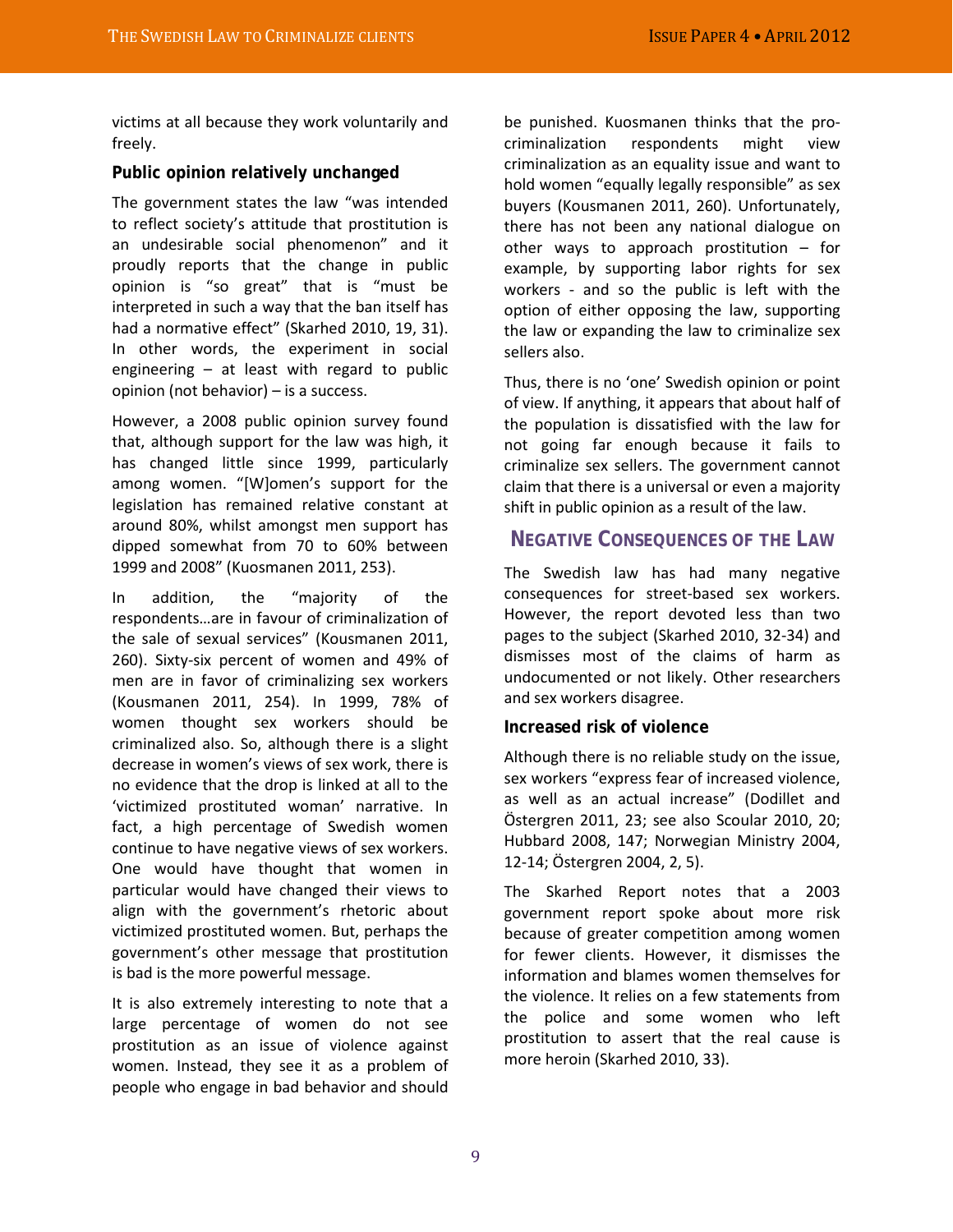Thus, the government contemptuously tries to avoid any responsibility for violence caused by the law by shifting the blame for violence to the women themselves. Its claim of 'clean hands' is not surprising because the report has to reject any concerns or evidence that might support calls to abolish the law.

Sex workers and researchers also say that the crackdown on street based sex work has forced women to move to more hidden and thus potentially dangerous locations. The men still on the streets are reportedly the more dangerous ones while the nice or safe clients have moved to the internet (Norwegian Ministry 2004, 12-14; Östergren 2004, 3). This situation has pushed women to accept more risky clients who may turn out to be violent.

The government has also failed to address the situation of violence against migrant sex workers. Undocumented migrants are deported (Kulick 2005, 209-210) and so undocumented migrant sex workers would understandably be unlikely to report violence to the police. Clients are subject to arrest and so they are now presumably less likely to report cases of abuse or possible trafficking of sex workers to the police. This situation clearly increases the vulnerability of migrants to abuse.

As sex workers move into more hidden locations to avoid the police, they may end up in the hands of third parties to keep the police away and help find clients (Dodillet and Östergren 2011, 22; Swedish National Board of Health and Welfare 2007, 4-48; Bernstein 2008, 154, 163). Whether this results in more or less violence for the women is not known. The government does not address this issue in its 2010 report.

Instead of considering all of these possible negative and harmful outcomes of the law, the government, on the one hand, admits that "[t]here are no statistics about cases reported to the police and criminal proceedings regarding assaults against people involved in prostitution" but, on the other hand, it still concludes that the law has not increased the

"risk of physical abuse" (Skarhed 2010, 9, 33). Obviously, the government should stop blaming the victims and conduct objective, methodologically sound research to investigate the relationship between laws and violence against sex workers.

The government should take note of the recent Canadian case in which the court squarely laid the blame for increased violence at the door of laws that – like Sweden's - prevent women from working safely.

In Canada, as in Sweden, it is legal to sell sex but, in Canada, the purchase of sex is also legal. Canada, like Sweden, has laws that prevent sex workers from being able to work safely. So, former and current sex workers challenged three laws that force them to choose between safe working conditions and arrest or unsafe conditions. A Canadian trial court ruled that laws criminalizing (1) the acts of living on the earnings of prostitution, (2) keeping a brothel, and (3) communicating in public for the purpose of prostitution (soliciting) are unconstitutional because they prevent sex workers from taking actions to make their work safer (Bedford 2010, 5-6).

The Court found that "the laws, individually and together, force prostitutes to choose between their liberty interest and their right to security of the persons" (Bedford 2010, 5).

[T]hese three provisions prevent prostitutes from taking precautions, some extremely rudimentary, that can decrease the risk of violence towards them. Prostitutes are faced with deciding between their liberty and their security of the person. Thus, while it is ultimately the client who inflicts violence upon a prostitute, in my view the law plays a sufficient contributory role in preventing a prostitute form taking steps that could reduce the risk of such violence (Bedford 2010, 94).

In March 2012, the Ontario Court of Appeal issued its review of the case. To start with, it rejected the argument made by supporters of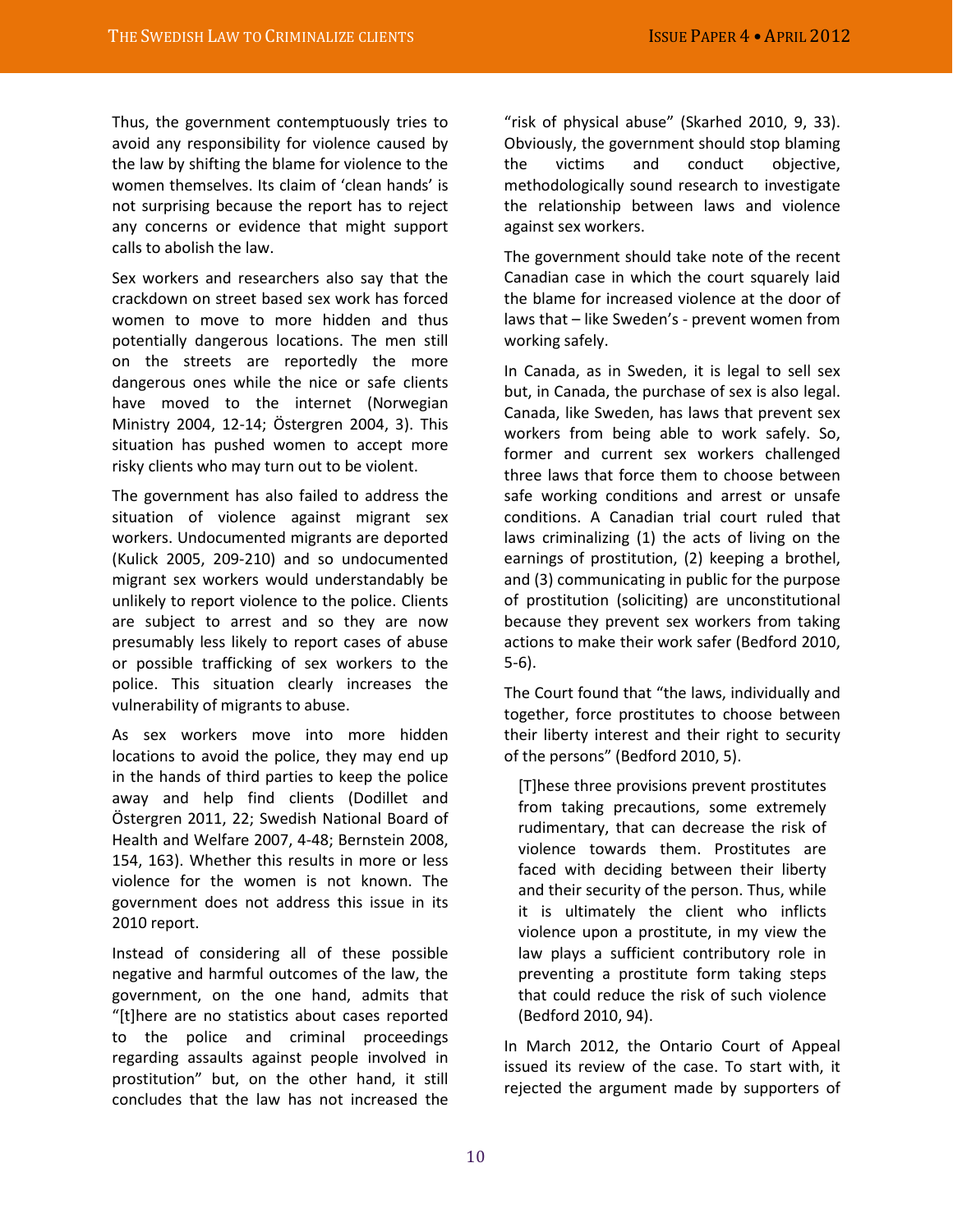the laws that sex workers choose to work in a dangerous occupation, as "matter of personal choice" (Bedford Appeal 2012, 54). In other words, the violence is their own fault. The Court rejected this attempt to stigmatize sex workers and justify discrimination. It stated that the proponents' argument

…implies that those who choose to engage in the sex trade are for that reason not worthy of the same constitutional protection as those who engage in other dangerous, but legal enterprises. Parliament has chosen not to criminalize prostitution. In the eyes of the criminal law, prostitution is as legal as any other nonprohibited commercial activity. A claim that a criminal law prohibition increases the risk of physical harm to persons who engage in prostitution must…be examined in the same way as any other claim that a criminal law prohibition increases the risk of physical harm to persons engaged in any other lawful commercial activity (Bedford Appeal 2012, 55, emphasis added).

It went on to agree with the lower court that the law prohibiting brothels is unconstitutional (although Parliament could decide to regulate them) (Bedford Appeal 2012, 7). It also decided that the law against living on the earnings of prostitution was intended only to apply to exploiters; it was not intended to criminalize, for example, family members, employees, agents, landlords, service providers. So, the court limited the law to cover only to those who 'exploit' sex workers (meaning pimps) (Bedford Appeal 2012, 7).

<span id="page-10-0"></span>The Appeal Court split on the issue of the solicitation law. The lower court found the antisolicitation provision was unconstitutional. It stated that street-based sex workers face "an alarming amount of violence" and that the antisolicitation law prevents them from "*screening clients at an early, and crucial stage of a potential transaction, thereby putting them at an increased risk of violence"* (Bedford 2010, 94). To avoid arrest for solicitation, sex buyers

negotiate quickly, which prevents the sex workers from taking time to screen the client.

However, three of five the judges in the Appeal Court rejected the this reasoning because they assumed most sex workers will work indoors now that brothels are legal and they stated there is "limited evidence" that being able to have "face-to-face communication with customers will improve the safety of street prostitutes" (Bedford Appeal 2012, 127).

However, two judges sharply disagreed with this conclusion and supported the trial court view that the provision is unconstitutional (Bedford Appeal 2012, 148). The next step will be a possible review by the Supreme Court.

Swedish laws may also be unconstitutional as well as contrary to the European Convention on Human Rights. Furthermore, it is likely that, by excluding sex workers from access to labor and other rights on par with other workers, Swedish laws controlling prostitution-related activities also violate Sweden's labor laws and the European Convention. Perhaps it is time for someone to mount a legal challenge in Sweden (and Finland, Norway and Iceland).

### **Fewer men testifying in trafficking and abuses cases**

Clients often report cases of abuse and cooperate with law enforcement.<sup>[11](#page-10-0)</sup> Although there is no data on the issue, it would make sense that men who can be criminally prosecuted for soliciting prostitution would not be willing to report crimes or assist in prosecutions of crimes of violence against sex workers. "Clients are exposed to blackmail and robbery, and the stigma associated with buying sex means people often have to leave their jobs and positions, even on a mere suspicion"

 $11$  For example, in 2009, a customer in the United Kingdom helped a Thai woman escape from her traffickers. The judge in the trafficking case said the Danish man should be "highly commended" for his actions (The Herald 2009).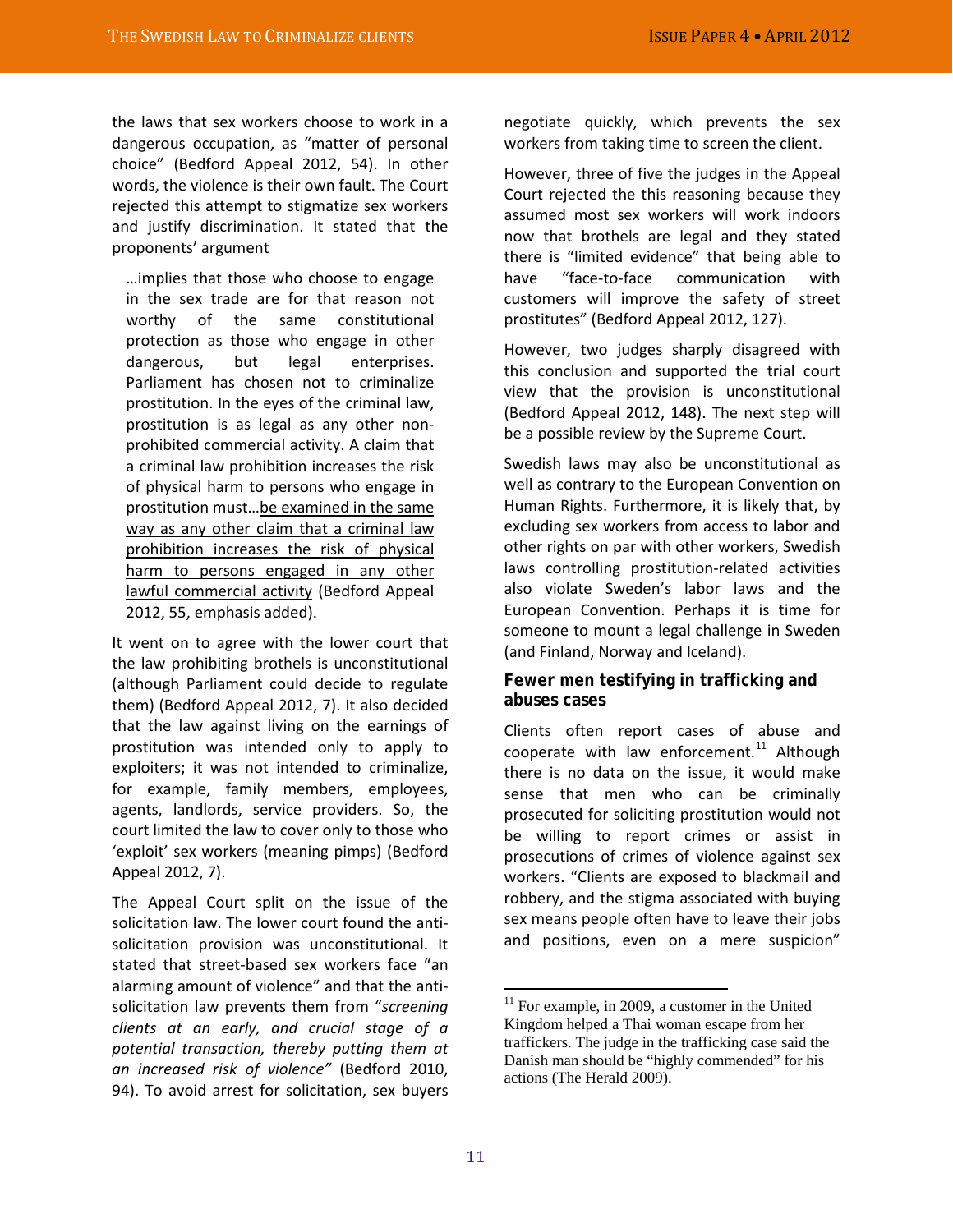(Dodillet and Östergren 2011, 21). This issue was not addressed in the Skarhed Report.

#### **Increased stigma against sex workers**

Sex workers report that criminalization of clients in Sweden has reinforced and increased the social stigma<sup>[12](#page-11-0)</sup> about prostitution (Skarhed 2010, 34; Dodillet and Östergren 2011, 21). The law adopts traditional patriarchal images of innocent, sexually pure women – in need of rescue and protection – and bad women - social deviants who sell sex - who do not deserve society's protection. The government and its supporters hope that, by using negative images to increase stigma of sex workers and their customers, public pressure will force them to conform (at least superficially) to the views of the majority.

No wonder then that the government openly encourages increased stigma. The report declares that the negative effects of stigma due to the law "must be viewed as positive from the perspective that the purpose of the law is indeed to combat prostitution" (Skarhed 2010, 34, emphasis supplied). In other words, the many harms of social stigma are, in fact, a positive outcome of the law because stigma may push women into other forms of work.

The government should not be engaged in a campaign against sex workers, who are not criminals and have a legal right to sell sex. Neither should it be promoting discrimination against sex workers. Presumably, Sweden's legal system guarantees equality and freedom from discrimination. Instead of supporting these basic human rights, the government is actually *encouraging* the public to discriminate against and ignore the rights of sex workers. These rights abuses must stop.

#### **More police harassment**

Kulick reports that police harassment has increased: sex workers "can be forced to appear in court to provide testimony against the client" and must appear even if they refuse to testify. When "caught with a client, their belongings are searched and they may be frisked." Their possessions – such as condoms - can be confiscated as evidence (Kulick 2000; see also Dodillet and Östergren 2011, 22; Danna 2007, 37).

Law enforcement's treatment of sex workers – who are not criminals and have a legal right to sell sex - was not covered in the 2010 report. The government should investigate police practices to ensure that the law does not lead to police abuse of sex workers. Of course, as long as the government is engaged in a campaign to stigmatize sex workers, the police would have reason to feel that they can treat sex workers any way they please.

#### **Negative health consequences**

In general, as sex workers move further underground, they have less access to health services and are less able to exchange information about risky clients, and health or other issues.<sup>[13](#page-11-1)</sup> Access to condoms and information about safe sex practices are essential to promote health among sex workers, clients and the general public.

So, when the police confiscate condoms to use as evidence of prostitution, they are directly undermining the health of sex workers, clients and their other sexual partners. Confiscation makes it more likely that clients will refuse to use condoms and that sex workers and brothels will not carry them. It also increases the risk of people engaging in unsafe sex practices leading to more sexually-transmitted infections and HIV.

<span id="page-11-1"></span><span id="page-11-0"></span> $12$  Stigmatizing sex work is a key factor that undermines the health, safety and rights of sex workers (Crago 2009).

 $13$  The invisibility of sex workers constitutes the biggest obstacle to outreach workers in terms of HIV/AIDS and STI education and prevention (UNAIDS 2002, 13).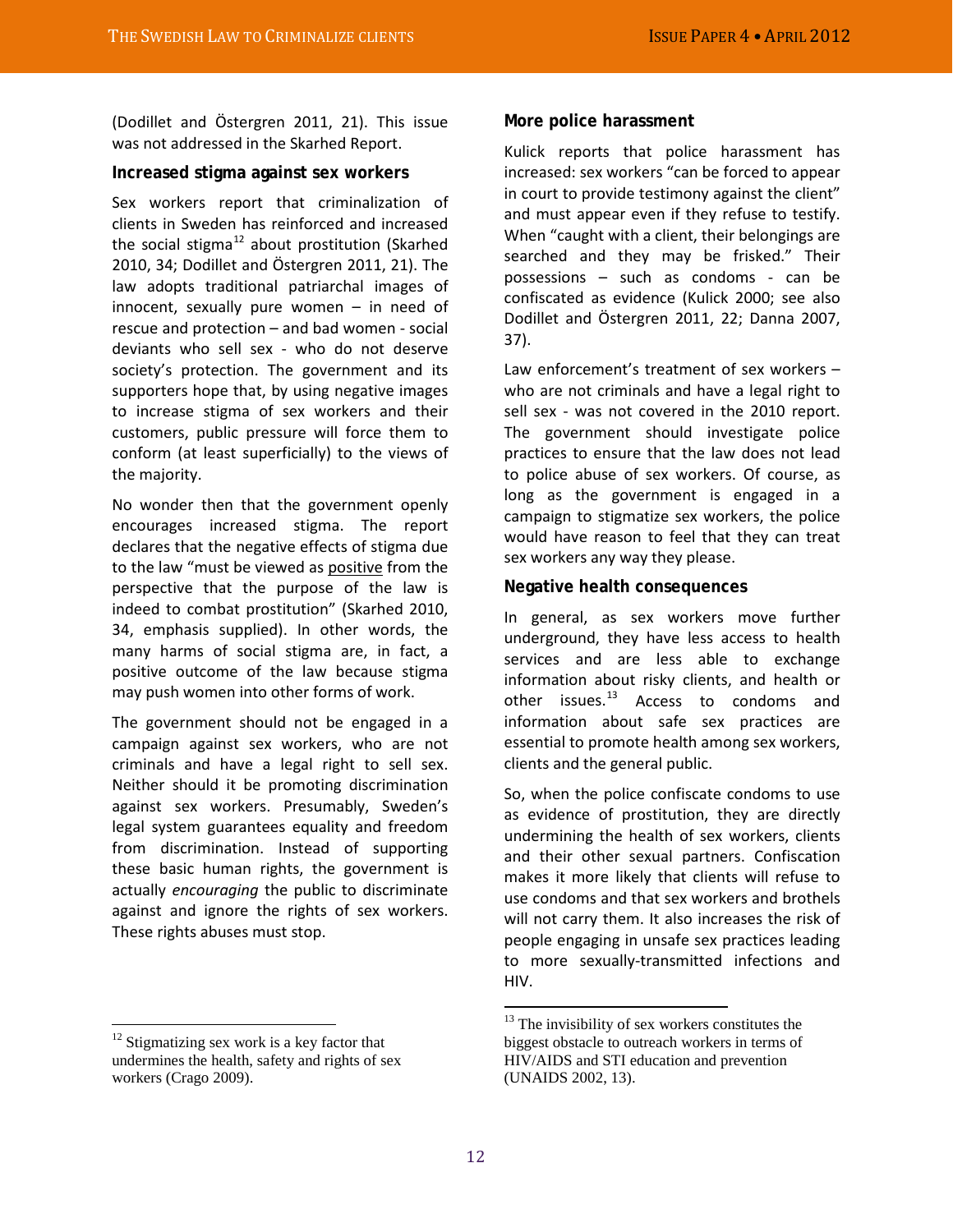Stigma and criminalization of prostitution are problematic for health. The Swedish Discrimination Ombudsman reportedly is concerned that the increased stigma (so strongly approved by Skarhed) will lead to worse health outcomes for sex workers and their clients, include HIV/AIDs (Dodillet and Östergren 2011, 24).

Anand Grover, the UN Special Rapporteur on the right of everyone to health is also extremely concerned about the impact that criminalization of prostitution has on health outcomes for sex workers and their clients. He has stated that "the criminalization of private, consensual sexual behavior between adults" prevents sex workers from accessing services, therapies and treatments, "leading to poorer health outcomes for sex workers, as they may fear legal consequences or harassment and judgement" (UN Special Rapporteur 2010, 10, 12-13).

The impact of the Swedish law on the health of sex workers, clients and their other sexual partners was not covered in the 2010 report.

## **CONCLUSION AND RECOMMENDATIONS**

The reports produced by the Swedish government and other researchers reveal that the government's claims of success are not supported by facts. There is no evidence that fewer men are purchasing sex, that fewer women are selling sex or that fewer people are being trafficked into forced prostitution. At most, the government can demonstrate that there has been a drop in street-based prostitution but cannot explain the cause of the drop. It can also show there is public support for the law but even that claim is controversial.

It is evident then, that Sweden's experiment in social engineering has failed. The attempt to change private sexual behavior through the coercive force and threat of criminal law has not worked because the criminal law cannot force people to be 'more equal' in their private, consensual sexual lives - even in Sweden. The criminal law is a blunt and ineffective tool to change such private behavior. It has not

stopped prostitution in the United States where a century of laws criminalizing sex buyers and sellers has failed to have any impact – except for giving people criminal records that make is almost impossible to find another job.

Sweden could have saved itself the embarrassment of failure if it had simply paid attention to the evidence of failure that is readily available from other countries where prostitution is criminalized, such as in the United States.

Instead of continuing to support and promote a failed experiment, it is time for the Swedish government to take an evidence-based, rightsbased approach. It should:

- 1. Cease making unsubstantiated claims of 'success' and stop promoting the law as a 'model' for other governments. Ideally, it should recognize the politically motivated nature of the Skarhed Report and remove it from government websites.
- 2. Repeal the law.
- 3. Focus on trafficking into forced prostitution and minors in prostitution, including comprehensive services and assistance to ensure the health and safety of the victims.
- 4. Work with street and homeless youth to develop programs they want and need to help them get off the streets and to identify strategies for preventing other children from becoming homeless or turning to prostitution to survive.
- 5. Work with adult sex workers to develop a non-judgmental, participatory and evidence-based strategy to provide the services and assistance that have been identified by sex workers as needed to support those who want to leave sex work voluntarily.
- 6. Accept the reality that some women (men and trans people) will decide to remain in prostitution and ensure that they are provided with the same labor and other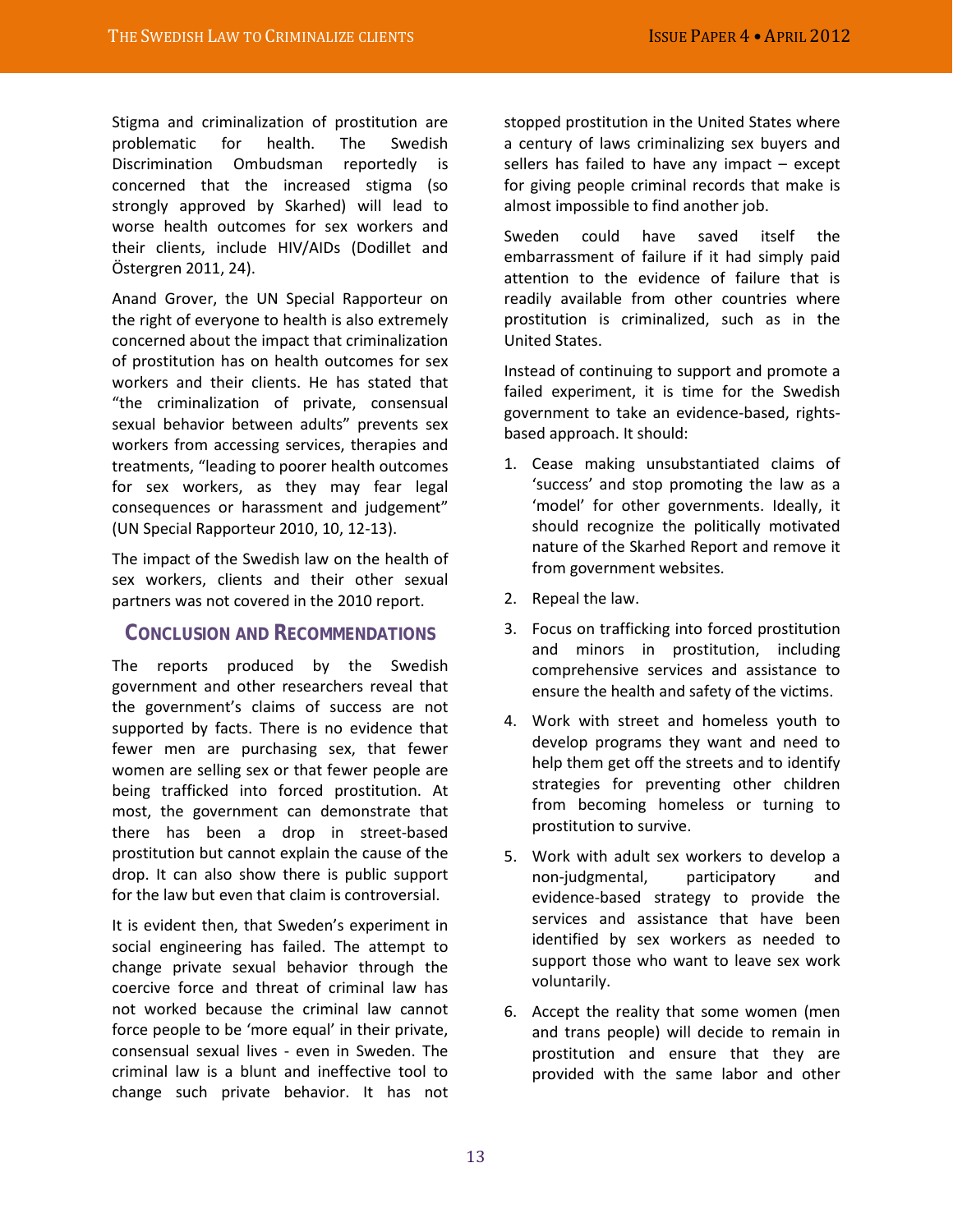legal protections that are enjoyed by other workers.

- 7. Adopt a new approach that values independent, unbiased and methodologically sound research and that includes the voices of all concerned parties, including sex workers and youth.
- 8. Commission an independent, non-partisan and methodologically sound study to collect information – from all sources, including sex workers and youth – to document and evaluate the real impact that the entire range of prostitution-related laws and policies have on sex workers, sex purchasers, migrants and victims of trafficking.

Next, other governments, such as Israel, that are proposing to adopt a law like Sweden's should consider whether they too wish to waste scarce resources and political capital on a law that is unsuccessful *and* also certain to produce

harm. Those countries could instead consider taking the above steps to develop real solutions based on evidence and rights instead of ideology and emotions.

Governments that take these minimal steps to ensure that laws and policies 'do no harm' will ensure that they are supporting and implementing international human rights standards, which all governments, including Sweden, have promised to do.

At the same time, sex workers and advocates in Sweden, Norway, Finland and Iceland, and other countries where selling sex is legal might want to read the Bedford case carefully and consider bringing a legal action to challenge their countries' laws on similar grounds. It would be worthwhile also to consider claims of discrimination and lack of labor and other rights, in addition claims related to violence as in the Bedford case.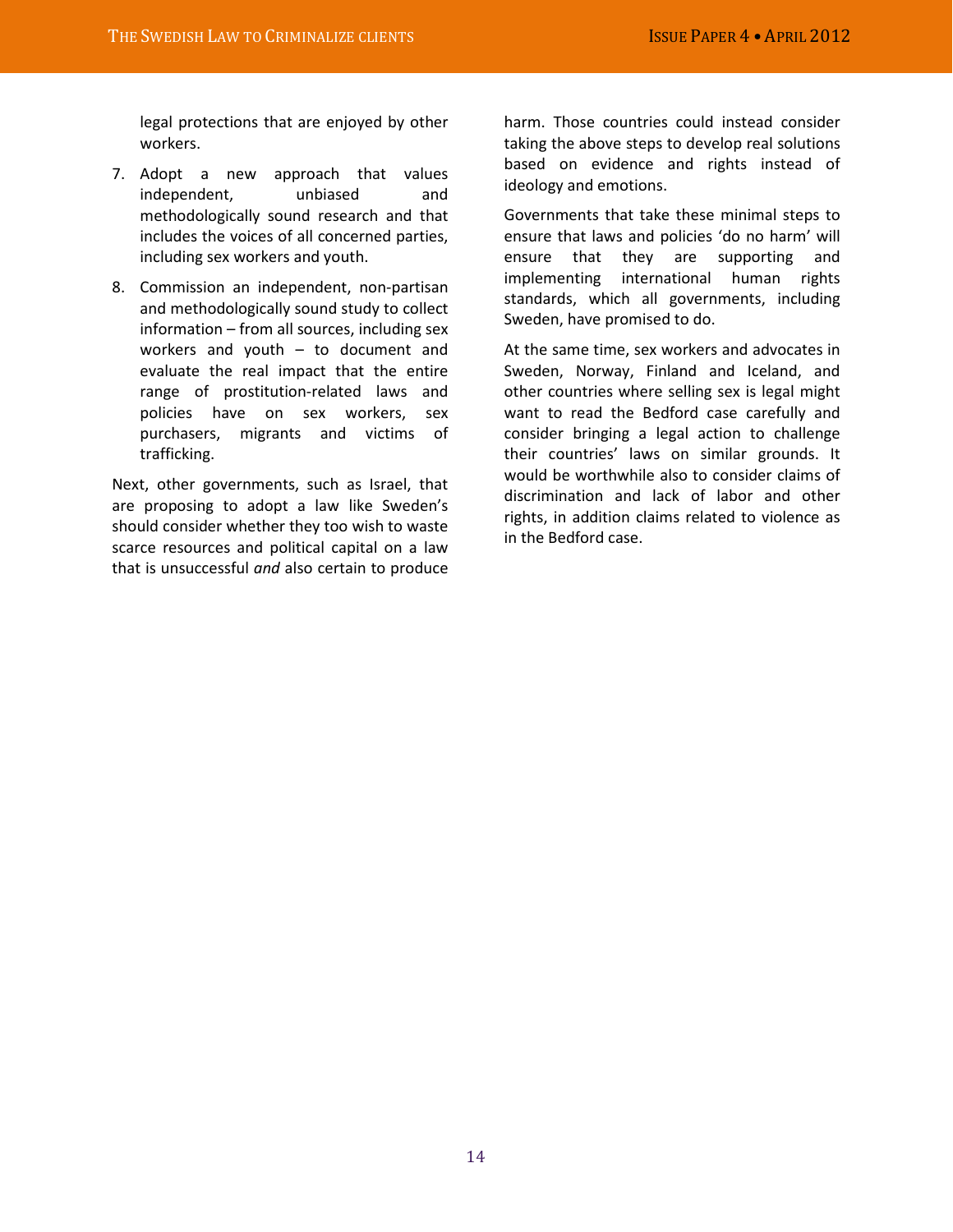## **REFERENCES**

Bedford v. Attorney General of Canada, Ontario Superior Court of Justice, Judge Himel, 2010 ONSC 4264, 9/28/2010. [http://www.scribd.com/doc/38456225/Bedfor](http://www.scribd.com/doc/38456225/Bedford-v-Canada-2010-ONSC-4264) [d-v-Canada-2010-ONSC-4264](http://www.scribd.com/doc/38456225/Bedford-v-Canada-2010-ONSC-4264)

Appeal Court: Attorney General v. Bedford, Court of Appeals for Ontario, March 26, 2012 [http://www.ontariocourts.ca/decisions/2012/](http://www.ontariocourts.ca/decisions/2012/2012ONCA0186.pdf) [2012ONCA0186.pdf](http://www.ontariocourts.ca/decisions/2012/2012ONCA0186.pdf)

Bernstein, Elizabeth (2007), TEMPORARILY YOURS: INTIMACY, AUTHENTICITY, AND THE COMMERCE OF SEX, Univ. of Chicago Press (for purchase).

Brooks-Gordon, Belinda (2010), *Bellwether Citizens: The Regulation of Male Clients of Sex Workers,* Journal of Law and Society, Vol. 37, No. 1, pp. 145-170. [http://papers.ssrn.com/sol3/papers.cfm?abstr](http://papers.ssrn.com/sol3/papers.cfm?abstract_id=1558072) [act\\_id=1558072](http://papers.ssrn.com/sol3/papers.cfm?abstract_id=1558072) (purchase on line)

Bucken-Knapp, Gregg and Johan Karlsson Schaffer (2011) *The Same Policy, But Different ideas: The ideational Underpinnings of the Norwegian and Swedish Bans on the Purchase of Sexual*  Services, Paper for 2<sup>nd</sup> European Conference on Gender & Politics, Central European University, Budapest, Hungary. [http://nppr.se/wp](http://nppr.se/wp-content/uploads/NPPR_ECPG_2011.pdf)[content/uploads/NPPR\\_ECPG\\_2011.pdf](http://nppr.se/wp-content/uploads/NPPR_ECPG_2011.pdf)

Crago, Anna-Louise and Jane Arnott (2009), *Rights Not Rescue: A Report on Female, Male, and transgender Sex Workers' Human Rights in Botswana, Namibia, and South Africa,* Open Society Initiative for Southern Africa and the Open Society Institute's Sexual Health and Rights Project.

[http://www.soros.org/initiatives/health/focus/](http://www.soros.org/initiatives/health/focus/sharp/articles_publications/publications/rights_20081114/summary_20081114.pdf) [sharp/articles\\_publications/publications/rights](http://www.soros.org/initiatives/health/focus/sharp/articles_publications/publications/rights_20081114/summary_20081114.pdf) [\\_20081114/summary\\_20081114.pdf](http://www.soros.org/initiatives/health/focus/sharp/articles_publications/publications/rights_20081114/summary_20081114.pdf)

Danna, Daniela (2007), *Report on the city of Stockholm, in Prostitution and Public Life in Four European Capitals*, Daniela Danna, editor, Carocci,

[http://air.unimi.it/bitstream/2434/36004/1/D](http://air.unimi.it/bitstream/2434/36004/1/Danna_Prostitution_and_public_life.pdf) anna Prostitution and public life.pdf

Dodillet, Susanne and Petra Östergren, *The Swedish Sex Purchase Act: Claimed Success and Documented Effects*, Conference paper, 2011. [http://www.petraostergren.com/upl/files/542](http://www.petraostergren.com/upl/files/54259.pdf) [59.pdf](http://www.petraostergren.com/upl/files/54259.pdf)

Farley, Melissa, Isin Baral, Merab Kiremire, and Ufuk Sizgin (1998), *Prostitution in Five Countries: Violence and Post-Traumatic Stress Disorder,* Feminism and Psychology (8) 405– 425.

[http://thehousegroup.org/archive/res\\_five\\_co](http://thehousegroup.org/archive/res_five_countries_violence_ptsd.pdf) [untries\\_violence\\_ptsd.pdf](http://thehousegroup.org/archive/res_five_countries_violence_ptsd.pdf)

The Herald (2009), *Sordid World of Sex Slavery*, Feb. 6, 2009. [http://www.thisisplymouth.co.uk/news/SORDI](http://www.thisisplymouth.co.uk/news/SORDID-WORLD-SEX-SLAVERY/article-677911-detail/article.html) [D-WORLD-SEX-SLAVERY/article-677911](http://www.thisisplymouth.co.uk/news/SORDID-WORLD-SEX-SLAVERY/article-677911-detail/article.html) [detail/article.html](http://www.thisisplymouth.co.uk/news/SORDID-WORLD-SEX-SLAVERY/article-677911-detail/article.html)

Hubbard, Phil, Roger Matthews and Jane Scoular (2008) *Regulating sex work in the EU: prostitute women and the new spaces of exclusion*, Gender, Place and Culture, vol. 15, no. 2, 137-152. [http://www.informaworld.com/smpp/123737](http://www.informaworld.com/smpp/123737388-54339550/content~db=all?content=10.1080/09663690701863232) [388-](http://www.informaworld.com/smpp/123737388-54339550/content~db=all?content=10.1080/09663690701863232)

[54339550/content~db=all?content=10.1080/0](http://www.informaworld.com/smpp/123737388-54339550/content~db=all?content=10.1080/09663690701863232) [9663690701863232](http://www.informaworld.com/smpp/123737388-54339550/content~db=all?content=10.1080/09663690701863232)

Kulick, Don (2005), *Four Hundred Thousand Swedish Perverts*, GLQ: A Journal of Lesbian and Gay Studies, vol. 11, no. 2, pp. 205-235. [http://muse.jhu.edu/journals/journal\\_of\\_lesbi](http://muse.jhu.edu/journals/journal_of_lesbian_and_gay_studies/v011/11.2kulick.pdf) an and gay studies/v011/11.2kulick.pdf

Kulick, Don (2003), *Sex in the new Europe: The criminalization of clients and Swedish fear of penetration*, Anthropological theory, vol. 3(2), pp. 199-219.

[http://myweb.dal.ca/mgoodyea/Documents/S](http://myweb.dal.ca/mgoodyea/Documents/Sweden/Sex%20in%20the%20new%20Europe%20Kulick%20Anthr%20Theor%202003%203%282%29%20199.pdf) [weden/Sex%20in%20the%20new%20Europe%](http://myweb.dal.ca/mgoodyea/Documents/Sweden/Sex%20in%20the%20new%20Europe%20Kulick%20Anthr%20Theor%202003%203%282%29%20199.pdf) [20Kulick%20Anthr%20Theor%202003%203%2](http://myweb.dal.ca/mgoodyea/Documents/Sweden/Sex%20in%20the%20new%20Europe%20Kulick%20Anthr%20Theor%202003%203%282%29%20199.pdf) [82%29%20199.pdf](http://myweb.dal.ca/mgoodyea/Documents/Sweden/Sex%20in%20the%20new%20Europe%20Kulick%20Anthr%20Theor%202003%203%282%29%20199.pdf)

Kulick, Don (2000), *Talk delivered at Beijing Plus Ten meetings on the "Swedish model*". [http://www.salli.org/info/lib/kullick-un](http://www.salli.org/info/lib/kullick-un-talkswe.pdf)[talkswe.pdf](http://www.salli.org/info/lib/kullick-un-talkswe.pdf)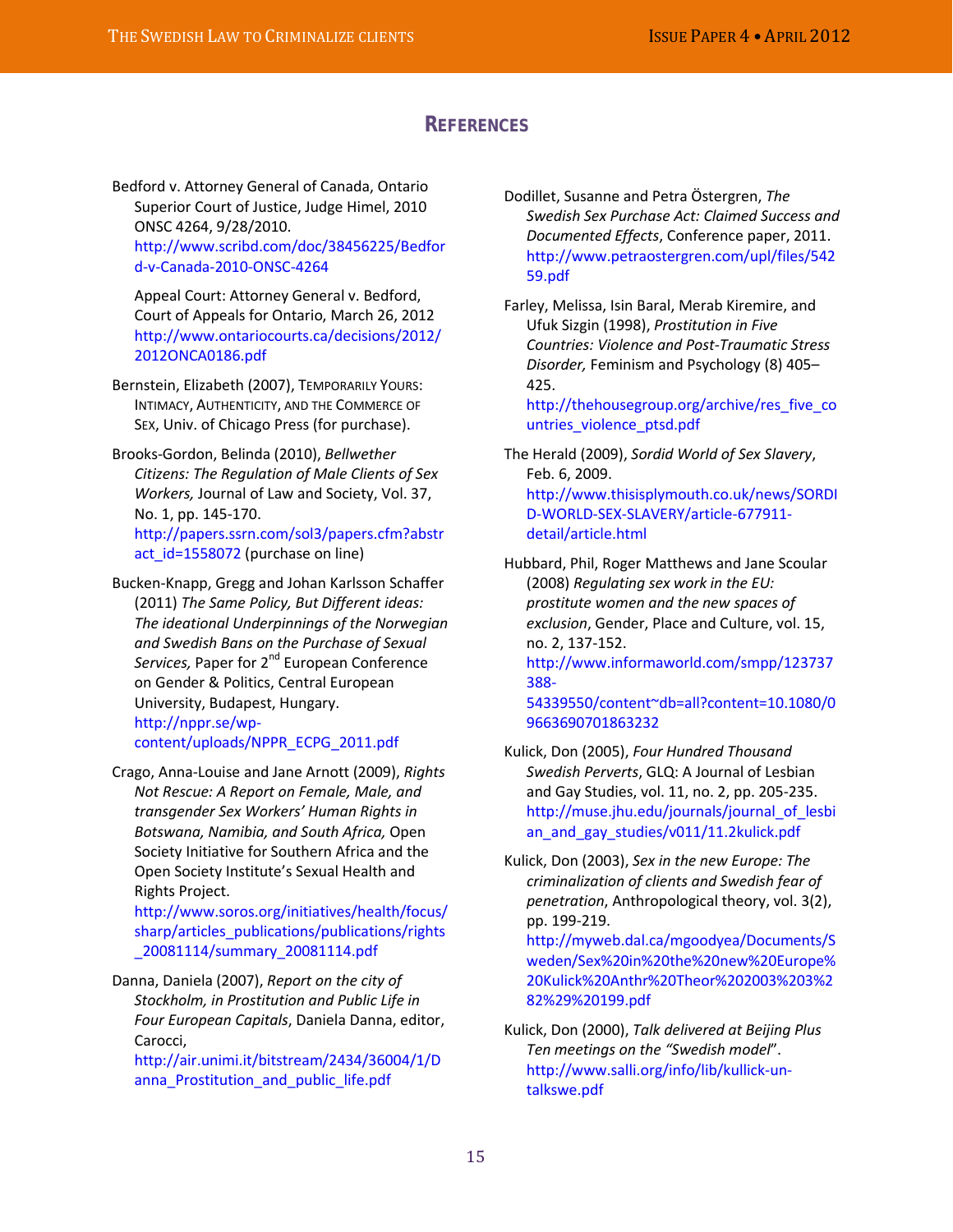Kuosmanen, Jari (2011), Attitudes and Perceptions about legislation prohibiting the purchase of sexual services in Sweden, European Journal of Social work, vol. 14, no. 2, pp. 247-263. [http://www.tandfonline.com/doi/abs/10.1080](http://www.tandfonline.com/doi/abs/10.1080/13691451003744341) [/13691451003744341](http://www.tandfonline.com/doi/abs/10.1080/13691451003744341)

Mukherjee, Dr. K.K. and Dr. Sutapa Mukherjee, *Girls/Women in Prostitution in India: A National Study*, 2004. http://wcd.nic.in/research/prostitution\_nation al\_study.doc

Norwegian Ministry of Justice and the Police (2004), *Purchasing sexual services in Sweden and the Netherlands: Legal Regulation and Experiences,* Working Group on the legal regulation of the purchase of sexual services. [http://www.regjeringen.no/upload/kilde/jd/ra](http://www.regjeringen.no/upload/kilde/jd/rap/2004/0034/ddd/pdfv/232216-purchasing_sexual_services_in_sweden_and_the_nederlands.pdf) [p/2004/0034/ddd/pdfv/232216](http://www.regjeringen.no/upload/kilde/jd/rap/2004/0034/ddd/pdfv/232216-purchasing_sexual_services_in_sweden_and_the_nederlands.pdf) [purchasing\\_sexual\\_services\\_in\\_sweden\\_and\\_t](http://www.regjeringen.no/upload/kilde/jd/rap/2004/0034/ddd/pdfv/232216-purchasing_sexual_services_in_sweden_and_the_nederlands.pdf) [he\\_nederlands.pdf](http://www.regjeringen.no/upload/kilde/jd/rap/2004/0034/ddd/pdfv/232216-purchasing_sexual_services_in_sweden_and_the_nederlands.pdf)

Östergren, Petra (2004), *Sexworkers Critique of Swedish Prostitution Policy*, [http://www.petraÖstergren.com/pages.aspx?r](http://www.petraostergren.com/pages.aspx?r_id=40716) [\\_id=40716](http://www.petraostergren.com/pages.aspx?r_id=40716)

Scoular, Jane (2010), *What's Law Got To Do With It? How and Why Law Matters in the Regulation of Sex Work*, Journal of Law and Society, vol. 37, no. 1. [http://www3.interscience.wiley.com/journal/1](http://www3.interscience.wiley.com/journal/123300831/issue) [23300831/issue](http://www3.interscience.wiley.com/journal/123300831/issue)

Scoular, Jane and Maggie O'Neill (2007), *Regulating Prostitution: Social Inclusion, Responsibilization and the Politics of Prostitution Reform,* British Journal of Criminology. [http://bjc.oxfordjournals.org/cgi/content/shor](http://bjc.oxfordjournals.org/cgi/content/short/47/5/764) [t/47/5/764](http://bjc.oxfordjournals.org/cgi/content/short/47/5/764)

Skarhed (2010), *Ban on the Purchase of Sexual Services,* Anna Skarhed. [http://www.sweden.gov.se/content/1/c6/15/](http://www.sweden.gov.se/content/1/c6/15/14/88/0e51eb7f.pdf) [14/88/0e51eb7f.pdf](http://www.sweden.gov.se/content/1/c6/15/14/88/0e51eb7f.pdf)

Swedish National Board of Health and Welfare (2007), *Prostitution in Sweden 2007*. [http://www.socialstyrelsen.se/Lists/Artikelkat](http://www.socialstyrelsen.se/Lists/Artikelkatalog/Attachments/8806/2008-126-65_200812665.pdf) [alog/Attachments/8806/2008-126-](http://www.socialstyrelsen.se/Lists/Artikelkatalog/Attachments/8806/2008-126-65_200812665.pdf) [65\\_200812665.pdf](http://www.socialstyrelsen.se/Lists/Artikelkatalog/Attachments/8806/2008-126-65_200812665.pdf)

Swedish National Board of Health and Welfare (2003), *Prostitution in Sweden 2003:*  Knowledge, Beliefs & Attitudes Of Key Informants.

[http://www.socialstyrelsen.se/Lists/Artikelkat](http://www.socialstyrelsen.se/Lists/Artikelkatalog/Attachments/10488/2004-131-28_200413128.pdf) [alog/Attachments/10488/2004-131-](http://www.socialstyrelsen.se/Lists/Artikelkatalog/Attachments/10488/2004-131-28_200413128.pdf) [28\\_200413128.pdf](http://www.socialstyrelsen.se/Lists/Artikelkatalog/Attachments/10488/2004-131-28_200413128.pdf)

Swedish National Police (2010), *Situation Report 11, Trafficking in human beings for sexual and other purposes*, 2011, RPS Report 1020:6. [http://www.si.se/upload/Human%20Traffickin](http://www.si.se/upload/Human%20Trafficking/L%C3%A4g%2011%20Fin%20ENG.PDF) [g/L%C3%A4g%2011%20Fin%20ENG.PDF](http://www.si.se/upload/Human%20Trafficking/L%C3%A4g%2011%20Fin%20ENG.PDF)

Swedish Penal Code (excerpt; unofficial translation). On Offences against Liberty and Peace (1962:700 )[http://legislationline.org/documents/action/popup](http://legislationline.org/documents/action/popup/id/3687) [/id/3687](http://legislationline.org/documents/action/popup/id/3687)

UN Special Rapporteur on the right of everyone to the enjoyment of the highest attainable standard of physical and mental health, Anand Grover, A/HRC/14/20, Report to the Human Rights Council, April 27, 2010. [http://www2.ohchr.org/english/bodies/hrcou](http://www2.ohchr.org/english/bodies/hrcouncil/docs/14session/A.HRC.14.20.pdf) [ncil/docs/14session/A.HRC.14.20.pdf](http://www2.ohchr.org/english/bodies/hrcouncil/docs/14session/A.HRC.14.20.pdf)

UNAIDS (2002) *Sex Work and HIV/AIDS: UNAIDS Technical Update*, [http://data.unaids.org/Publications/IRC](http://data.unaids.org/Publications/IRC-pub02/JC705-SexWork-TU_en.pdf)[pub02/JC705-SexWork-TU\\_en.pdf](http://data.unaids.org/Publications/IRC-pub02/JC705-SexWork-TU_en.pdf)

Wallace, Bob, Principal Policy Officer, *The Ban on Purchasing Sex in Sweden: The so-called 'Swedish Model',* Office of the Australian Prostitution Licensing Authority (undated) [http://www.pla.qld.gov.au/Resources/PLA/rep](http://www.pla.qld.gov.au/Resources/PLA/reportsPublications/documents/THE%20BAN%20ON%20PURCHASING%20SEX%20IN%20SWEDEN%20-%20THE%20SWEDISH%20MODEL.pdf) [ortsPublications/documents/THE%20BAN%20](http://www.pla.qld.gov.au/Resources/PLA/reportsPublications/documents/THE%20BAN%20ON%20PURCHASING%20SEX%20IN%20SWEDEN%20-%20THE%20SWEDISH%20MODEL.pdf) [ON%20PURCHASING%20SEX%20IN%20SWEDE](http://www.pla.qld.gov.au/Resources/PLA/reportsPublications/documents/THE%20BAN%20ON%20PURCHASING%20SEX%20IN%20SWEDEN%20-%20THE%20SWEDISH%20MODEL.pdf) [N%20-%20THE%20SWEDISH%20MODEL.pdf](http://www.pla.qld.gov.au/Resources/PLA/reportsPublications/documents/THE%20BAN%20ON%20PURCHASING%20SEX%20IN%20SWEDEN%20-%20THE%20SWEDISH%20MODEL.pdf)